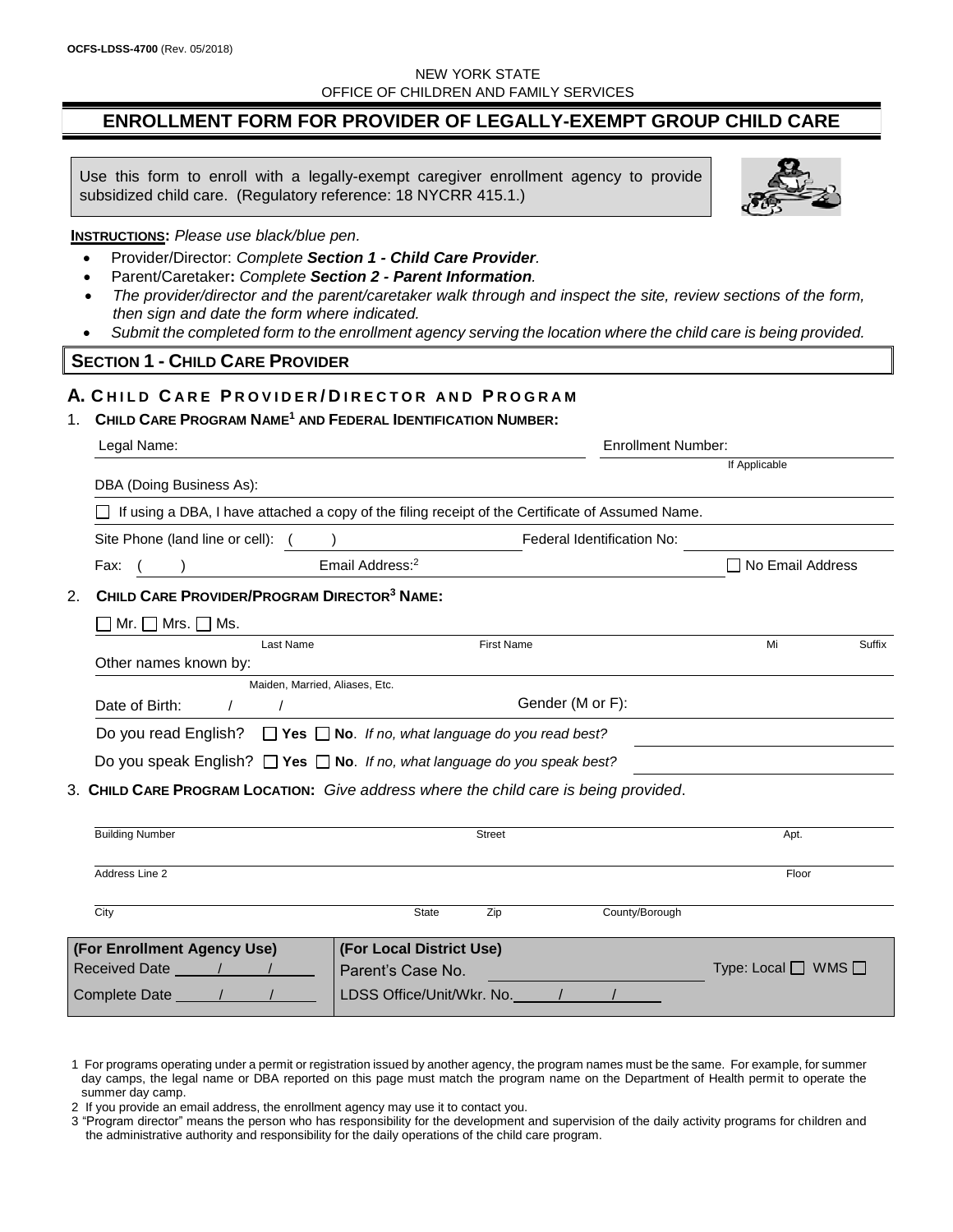#### **OCFS-LDSS-4700** (Rev. 05/2018)

4. **MAILING ADDRESS:** Is the program's mailing address the same as the child care program location address given on page one?

**Yes No***. If no, give mailing address below.*

| <b>Building Number</b> | <b>Street</b> | Apt.  |
|------------------------|---------------|-------|
| Address Line 2         |               | Floor |

City **State Zip County/Borough** County/Borough

5. For the program listed in Section I.A.1. (page 1), provide information in the table below regarding the days and hours of operation for each age group and the numbers of children served.

|                | AGES<br><b>SERVED</b> | DAYS OF THE WEEK | <b>DAILY START AND END TIMES NUMBER OF</b> | <b>CURRENT NUMBER OF</b><br><b>CHILDREN</b> | <b>MAXIMUM NUMBER</b><br>OF CHILDREN |
|----------------|-----------------------|------------------|--------------------------------------------|---------------------------------------------|--------------------------------------|
|                | 0-2 $y^4$             |                  |                                            |                                             |                                      |
|                | $3 \mathrm{v}^5$      |                  |                                            |                                             |                                      |
| PRE-<br>SCHOOL | 4 v                   |                  |                                            |                                             |                                      |
|                | 5 <sub>y</sub>        |                  |                                            |                                             |                                      |
|                | $5-9y$                |                  |                                            |                                             |                                      |
| SCHOOL<br>AGE  | $10-12y$              |                  |                                            |                                             |                                      |
|                | $13 + y$              |                  |                                            |                                             |                                      |

6. Does your organization operate **any other** program for children at the SAME site/location listed on page 1? **No**

**Yes.** *List below all other child care programs operated by your organization at the same site. Attach additional papers if needed.*

| PROGRAM NAME:                                                                     | CHILD CARE FACILITY ID #:                                                                                         | NYS License/ Registration<br>NYS Enrolled Legally-Exempt                          |  |
|-----------------------------------------------------------------------------------|-------------------------------------------------------------------------------------------------------------------|-----------------------------------------------------------------------------------|--|
| PROGRAM DESCRIPTION (Include numbers of children by age,<br>hours of care, etc.): | <b>OTHER OVERSIGHT AGENCY:</b><br>$\Box$ NYC DOHMH Permit <sup>6</sup><br>None<br>$\blacksquare$<br>Other agency: |                                                                                   |  |
|                                                                                   | <b>□</b> Director<br>$\Box$ Space                                                                                 | <b>RESOURCES SHARED WITH PROGRAM ON PAGE ONE:</b><br>Staff<br>No shared resources |  |
|                                                                                   | Other resources:                                                                                                  |                                                                                   |  |
| PROGRAM NAME:                                                                     | CHILD CARE FACILITY ID #:                                                                                         | NYS License/ Registration<br>NYS Enrolled Legally-Exempt                          |  |
| PROGRAM DESCRIPTION (Include numbers of children by age,<br>hours of care, etc.): | <b>OTHER OVERSIGHT AGENCY:</b><br>□ NYC DOHMH Permit<br>Other agency:                                             | None<br>$\blacksquare$                                                            |  |
|                                                                                   |                                                                                                                   | <b>RESOURCES SHARED WITH PROGRAM ON PAGE ONE:</b>                                 |  |
|                                                                                   | $\Box$ Director<br>$\Box$ Space                                                                                   | Staff<br>No shared resources                                                      |  |
|                                                                                   | $\Box$ Other resources:                                                                                           |                                                                                   |  |
| PROGRAM NAME:                                                                     | CHILD CARE FACILITY ID #:                                                                                         | NYS License/ Registration<br>NYS Enrolled Legally-Exempt                          |  |
| PROGRAM DESCRIPTION (Include numbers of children by age,<br>hours of care, etc.): | <b>OTHER OVERSIGHT AGENCY:</b><br>□ NYC DOHMH Permit<br>Other agency:                                             | $\Box$ None                                                                       |  |
|                                                                                   |                                                                                                                   | <b>RESOURCES SHARED WITH PROGRAM ON PAGE ONE:</b>                                 |  |
|                                                                                   | □ Director<br>$\Box$ Space                                                                                        | Staff<br>No shared resources                                                      |  |
|                                                                                   | □ Other resources:                                                                                                |                                                                                   |  |

<sup>6</sup> New York City Department of Health and Mental Hygiene

<sup>4</sup> Applicable only to programs on federal and tribal properties and to summer day camps operated in accordance with Section 7.2 of the State Sanitary Code. However, for summer day camps, child care subsidy cannot be authorized for a child under three years of age for child care provided.

<sup>&</sup>lt;sup>5</sup> Three years old means a child who is at least two years of age at the beginning of the school year but will turn three years of age on or before the applicable calendar date for which a child must be at least five years of age to be eligible for admission to school; and such a child shall be considered three years of age for the purposes of staff-t-child ratio and maximum group size.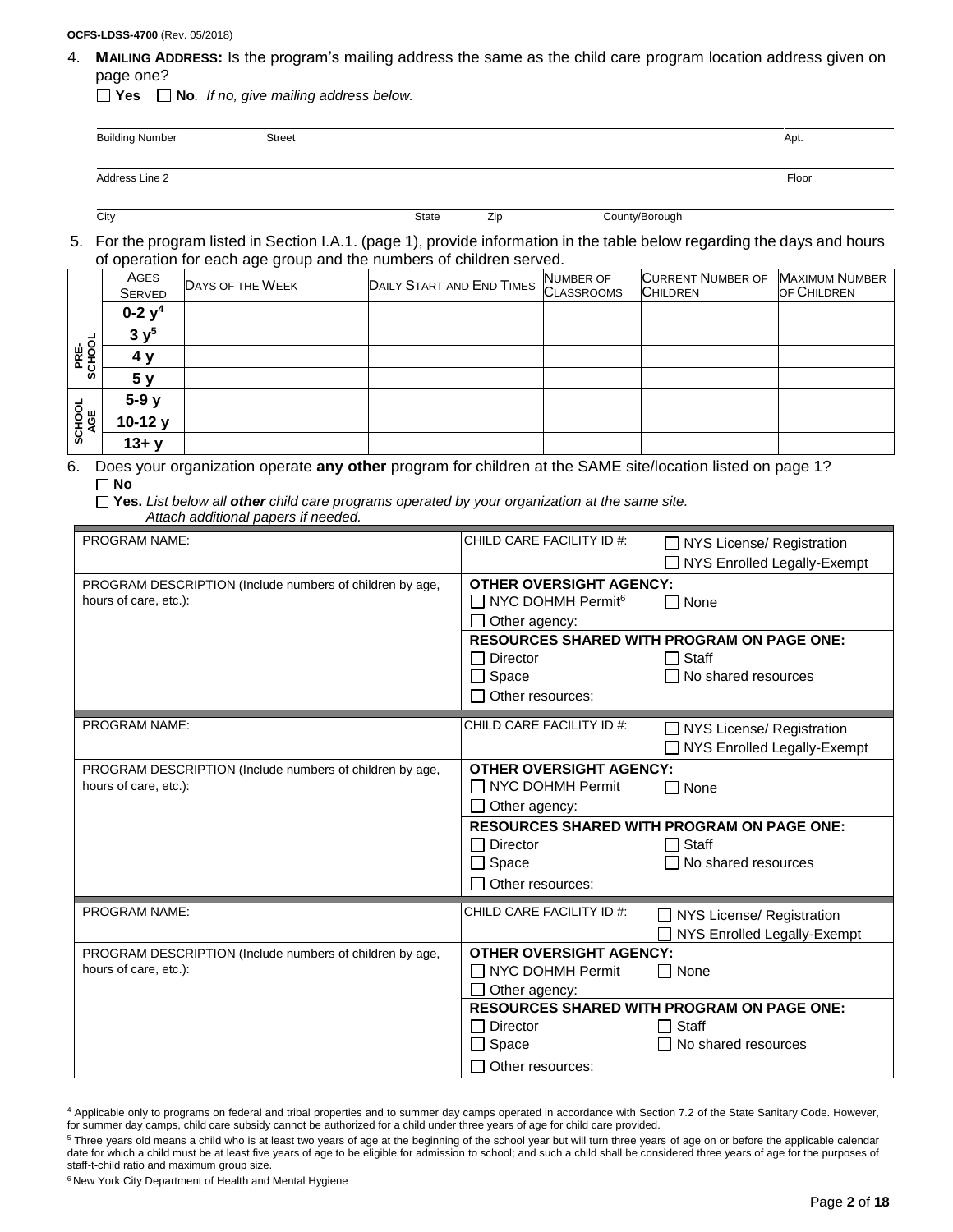7. Legally-exempt group child care means child care provided by a provider/program, which is *not* a legally-exempt family child care or in-home childcare provider/program, AND which is *not required* to be licensed or registered with the New York State Office of Children and Family Services (OCFS) *or* licensed by the City of New York, but which meets all applicable state or local requirements for such child care programs.

The provider/program must meet the above requirement to be enrolled as legally-exempt. If you are not certain whether your program is required to operate under a license or registration, please contact OCFS's regional office in your area.

*Check box that applies to your program.*

I, the program director, attest that the child care services provided by the program are **not** required to be licensed or registered with OCFS, or, licensed by the City of New York, but the program meets all applicable state or local requirements for such child care programs.

**Yes**. *If you have supportive documentation, <sup>7</sup> please provide it.* **No**

# **B. T Y P E O F L E G A L L Y - E X E M P T C H I L D C A R E T H A T Y O U P R O V I D E**

### **To be enrolled to provide subsidized child care services, the provider/program director must attest that**

- the provider/program is LEGALLY OPERATING under the auspices of another federal, state, or local government agency; **OR**
- the provider/program is NOT REQUIRED to operate under the auspices of another federal, state, or local government agency. These programs must meet additional health and safety requirements.

*Indicate in question 1 below, whether your program, as identified in Section I.A.1. (page 1), legally operates under the authority of another federal, state, local government, or a tribal agency, or is not required to do so. Your answer to question 1 will determine whether you answer question 2 or question 3 within this subsection.*

## 1. **CHOOSE THE STATEMENT BELOW THAT DESCRIBES YOUR PROGRAM**.

**A)** My program is legally **operating under the auspices** of another federal, state, local government, or a tribal agency, AND my program meets all state and local requirements for such program. My program is described on the next page within question 1.B.2, "Programs Operating Under the Auspices of Another Government Agency."

*Programs operating under the auspices of another federal, state, tribal, or government agency must*

- *answer question* 1.B.2, "Programs Operating Under the Auspices of Another Government Agency*," and then*
- *complete only the sections and questions listed immediately below.*

#### *Section 1 - Child Care Provider*

- A. Child Care Provider/Director and Program *(All questions)*
- B. Type of Legally-Exempt Child Care That You Provide *(Questions 1 and 2)*
- C. Other Qualifications and Program Characteristics
	- 2) Program's Periods of Operation
	- 3) Cost of Care
	- 4) Pre-service Training Requirement
- F. Relevant History
- 2) Provider's, Employee's, and Volunteers' History
- G. Provider Agreements and Certification *(All questions)*
- H. Provider Certification *(All)*
- *Review Section 2 - Parent Information (all questions are to be completed by the parent/caretaker) and sign the "Provider Certification" (at the bottom of part D.6 of Section 2 – Parent Information)*
- **B)** My program **is not required to** operate under the auspices of another federal, state, local government, or tribal agency. *Programs that are NOT required to operate under the auspices of another federal, state, local government. or a tribal agency, must*
	- skip question 1.B.2, "Programs Operating Under the Auspices of Another Government Agency," on page 4, and
	- answer question 1.B.3, "Programs Not Operating Under the Auspices of Another Government Agency," on page 6, then
	- Complete *Section 1 - Child Care Provider*: ALL remaining subsections and questions.
		- *Review Section 2 - Parent Information and sign the "Provider Certification" (at the bottom of part D.6 of Section 2 – Parent Information)*

**C)** None of the above. *Your program might not be eligible to be enrolled.* C*ontact the enrollment agency for assistance.*

<sup>&</sup>lt;sup>7</sup> Supportive documentation, issued by the New York State Office of Children and Family Services (OCFS), or the City of New York, may be required to establish that the provider/program is exempt from the requirement to be licensed/registered by OCFS or the New York City Department of Health and Mental Hygiene.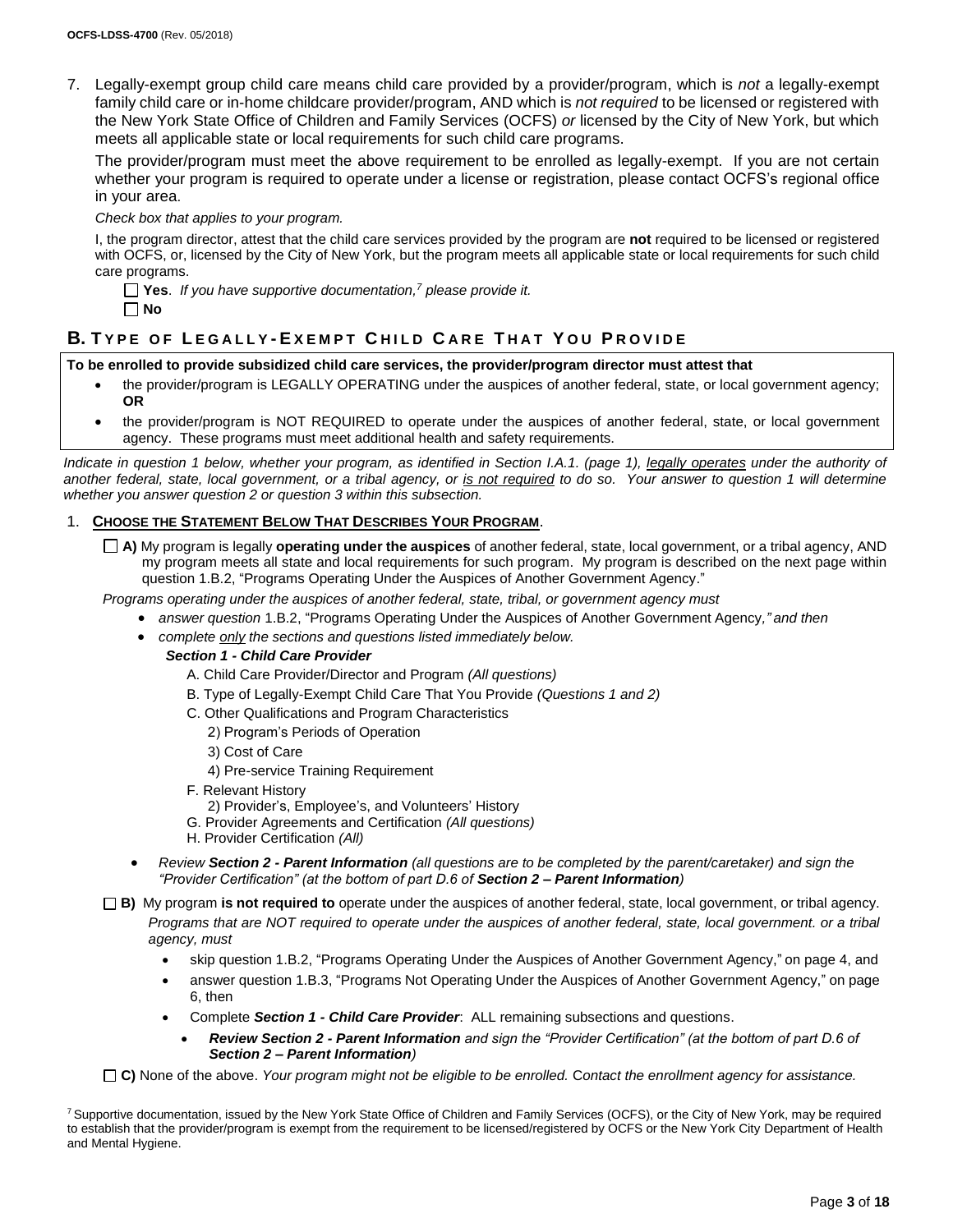#### **2. PROGRAMS OPERATING UNDER THE AUSPICES OF ANOTHER GOVERNMENT AGENCY**

*Answer this question only if you checked box "A" in 1B.1., above. Check to choose the statement, A, B, C, D, E, or F, that describes your legally-exempt child care program and the government or tribal agency under which you operate.**Answer all related questions for the selected program.*

**A)** The program is **located on federal property** and operated in compliance with applicable **federal** laws and regulations for such child care programs.

1) Name of federal agency/property where located:

- 2) The type of child care provided is  $(Check \times 2)$  all that apply.)
	- $\Box$  a day care center
	- $\Box$  a family day care home
	- $\Box$  other child care program:
- **B)** The program is **located on tribal property** and operated in compliance with applicable **tribal** laws and regulations for such child care programs.

1) Name of tribe:

2) Name of tribal property where located:

3) The type of child care provided is (*Check*  $\mathbb Z$  *all that apply.*)

- $\Box$  a day care center
- $\Box$  a family day care home

 $\Box$  other child care program (describe):

**C)** The program is operated under the auspices of the **New York State Department of Education, AND**

- is **operated by** a public school district that is providing elementary or secondary education or both, **in accordance with the compulsory education requirements** of New York State Education Law, **AND**
- is **located on the same premises** or campus where the elementary or secondary education is provided, **AND**
- the program meets all state and local requirements for such child care programs.
- 1) Legal name of school:
- 2) DBA (if applicable):
- 3) Name of school district:
- 4) The type of child care provided is (*Check*  $\boxtimes$  *all that apply*.)
	- $\Box$  a nursery school program, providing services only to children three years of age or older.
	- $\Box$  a pre-kindergarten program, providing services only to children three years of age or older.
	- $\Box$  a school-age child care programs conducted during non-school hours.

**D)** The program is a nursery school, voluntarily registered with the New York State Department of Education (NYSED), **AND**

- is operating in accordance with Part 125 of NYSED regulations, **AND**
- is operated by a nonprofit agency or organization or private proprietary organization, **AND**
- is providing services for three hours or less per day, to pre-school age<sup>8</sup> children, **AND**
- the program meets all state and local requirements for such child care programs.
- 1) **I HAVE ATTACHED** a copy of my current certificate of registration *which is valid for up to five years*.
- 2) **Registration number:**
- 3) **Date of Certificate of Registration:** / /
- 4) **The program's hours are:**

<sup>8</sup> Per 18 NYCRR 413.2, "Preschooler" means a child who is at least *three years of age* and who is not yet enrolled in kindergarten or a higher grade.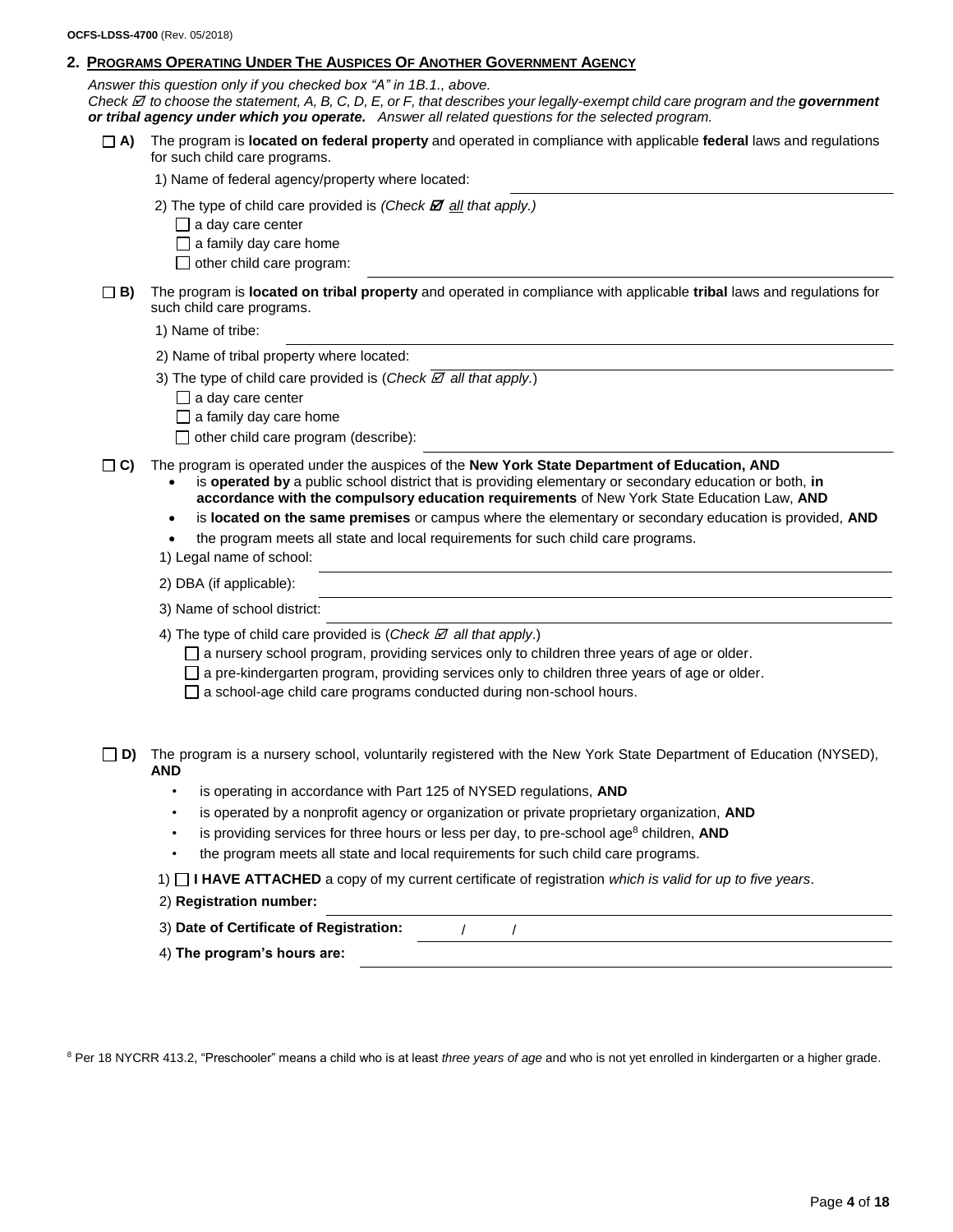#### **OCFS-LDSS-4700** (Rev. 05/2018)

- **E)** The program, located WITHIN New York City, is operated under Article 43 of the New York City Health Code,
	- has **filed** appropriate notice with the New York City Department of Education on a form provided or approved by the New York City Department of Education, **AND**
	- is operated by a school recognized under New York State Education Law and which provides compulsory education for children, **AND**
	- is located within or as part of such school and has identical ownership, operation, management, and control of kindergarten and pre-kindergarten classes for children ages 3 through 5, and all other classes provided by the school, **AND**
	- is a pre-kindergarten or kindergarten program of instruction for children *no younger than* 3 years of age<sup>9</sup> through 5 years and serving *only* children ages 3 to 5 years, **AND**
	- the program meets all state and local requirements for such child care programs.
	- 1) Legal name of school:
	- 2) DBA (if applicable):
	- 3) I HAVE ATTACHED a copy of the current **Certificate of Filing** issued by the **New York City Department of Health and Mental Hygiene** (DOHMH)
	- 4) Certificate of Filing DCID<sup>10</sup> Number:
	- 5) Filing date:
- **F)** The program is a **summer day camp operating under the auspices of the New York State Department of Health, AND**
	- does meet all state and local requirements for such child care programs, **AND**
	- does NOT concurrently hold a current license or registration to operate a day care program issued by the New York State Office of Children and Family Services or by the New York City DOHMH for this site and program, **AND**
	- 1) The summer day camp is operated under the jurisdiction of the *(Choose the appropriate authority.)*
		- New York State Department of Health (NYSDOH) in accordance with subpart 7-2 of the State Sanitary Code **OR**,
		- □ New York City Department of Health and Mental Hygiene (NYCDOHMH).
	- 2) The summer day camp opened on or is scheduled to open on *(date)* / /

3) Does the program have a **current year** permit, from the New York State Department of Health or the New York City DOHMH, to operate as a legally-exempt summer day camp program?

a)  $\Box$  **Yes**. *You must attach the permit. Check*  $\Box$  *below to show you have met the requirement.* 

**I HAVE ATTACHED** a copy of my current year permit from the NYS DOH or the NYC DOHMH.

Name<sup>11</sup> of permitted operation:

Location:<sup>12</sup>

Permit number:

Expiration date:

- b) **No**. You cannot be *fully enrolled* until you submit the current year summer camp permit from DOH. To be *conditionally enrolled* prior to the issuance of the current year's DOH summer camp permit, you must do the following:
	- Attach proof that you have completed the application to DOH for a permit to operate a summer day camp; **AND**
	- Have no outstanding compliance issues with the NYS DOH or NYC DOHMH; **AND**
	- Agree to immediately notify the enrollment agency if you are *denied* a summer camp permit by the DOH or if you withdraw your request for a summer day camp permit; **AND**
	- Agree to submit your current year's DOH summer day camp permit to the enrollment agency as soon as it is issued so that your enrollment will change from conditional enrollment to full enrollment. **Failure to submit the permit within 30 days of camp opening will result in a termination of enrollment.**
	- i)  $\Box$  I have **ATTACHED** proof of my application for the DOH permit.
	- ii) I submitted the summer day camp permit application to DOH on (date):  $\frac{1}{\sqrt{1-\frac{1}{1-\frac{1}{2}}}$

- <sup>10</sup> The DCID number is found on the Certificate of Filing issued by the New York City Department of Health and Mental Hygiene.
- <sup>11</sup> "Name of Program," as given on page one, must match the name on the permit.
- <sup>12</sup> Must be the same as the "Child Care Program Location" on page 1.

<sup>9</sup> Programs operating under NYC Health Code Article 43 use the definition within Article 43 for *Three years of age:* A child attending an elementary school where the school year starts in September shall be deemed to be three years of age if the child's third birthday occurs or will occur on or before December 31st of the school year. In a school where the school year starts during any other month, all children in a class of 3-year-olds shall have their third birthday within four months of the start of the school year.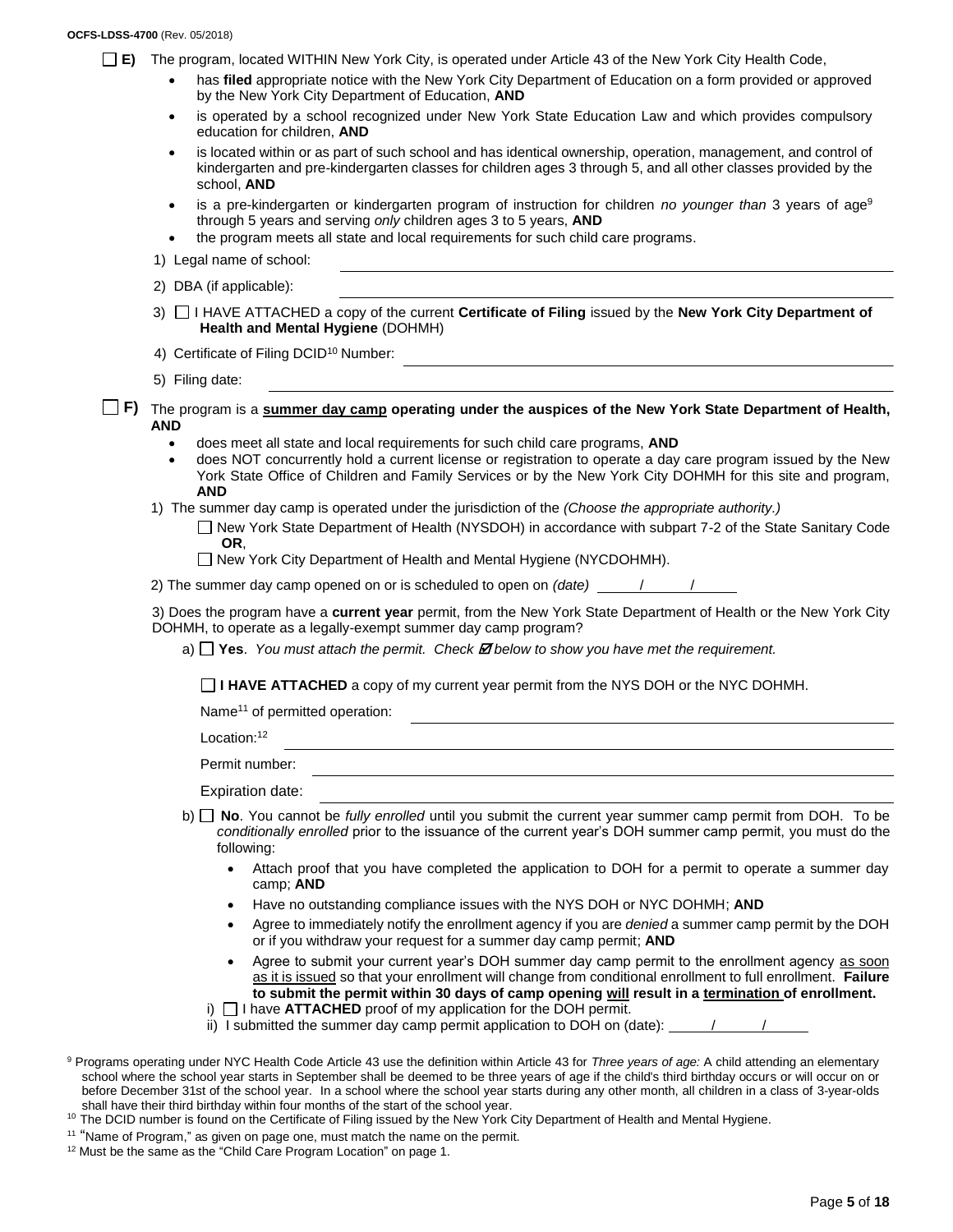#### **3. PROGRAMS NOT OPERATING UNDER THE AUSPICES OF ANOTHER GOVERNMENT AGENCY**

Choose the statement, A), B), C), or D), that describes your legally-exempt child care program(s) that *does not operate under the auspices* of a federal, state, local government, or tribal agency.

- **A)** The program is **operated OUTSIDE OF New York City by a private school or academy** that is providing elementary or secondary education or both, **in accordance with the compulsory education requirements** of the New York State Education Law, **AND**
	- is (are) **located on the same premises** or campus where the elementary or secondary education is provided, **AND**
	- meets all state and local requirements for such child care programs.
	- 1) Legal name of school:
	- 2) School-specific DBA (if applicable):
	- 3) The type of child care provided is (*Check*  $\mathbb Z$  *all that apply*.)

a nursery school program or pre-kindergarten program, providing services only to children three years of age or older.

- $\Box$  a program for school-aged children conducted during non-school hours.
- **B)** The program is **operated WITHIN New York City by a private school or academy** that is providing elementary or secondary education or both, **in accordance with the compulsory education requirements** of the New York State Education Law, **AND**
	- is (are) **located on the same premises** or campus where the elementary or secondary education is provided, **AND**
	- meets all state and local requirements for such child care programs.
	- 1) Legal name of school:
	- 2) School-specific DBA (if applicable):

3) The program is for school-aged children conducted during non-school hours, and, the program *does not serve* any children ages 0 to 4 years of age.

 $\Box$  C) The program is a nursery school for children 3 years of age<sup>13</sup> or older or program for preschool age children, AND

- is not voluntarily registered with the New York State Education Department, **AND**
- is operated by a non-profit agency or organization or a private proprietary agency, **AND**
- provides services for three or less hours per day, **AND**
- meets all state and local requirements for such child care programs.
- 1) Name of agency/organization:
- 2) The type of child care provided is (*Check*  $\overline{Z}$  *all that apply.)* 
	- a nursery school.
	- $\Box$  a program for preschool<sup>5</sup> aged children, at least 3 years of age.
- **D)** The program cares for not more than six school-age children, during non-school hours, for three hours or less per day, **AND** 
	- is not located in a residence, **AND**
	- meets all state and local requirements for such child care programs.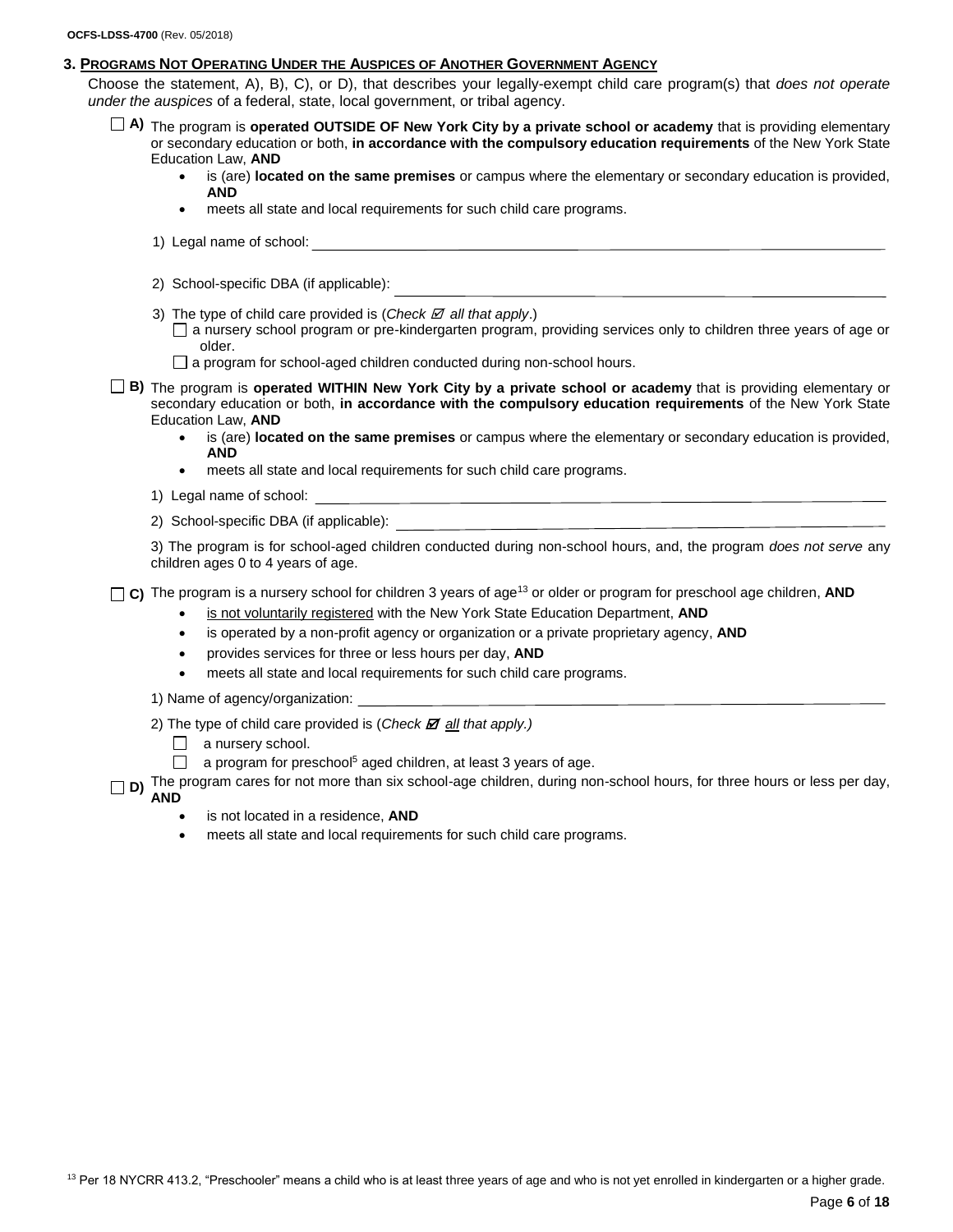# **C . O T H E R Q U A L I F I C A T I O N S A N D P R O G R A M C H A R A C T E R I S T I C S**

### **1. PROVIDER'S/PROGR AM 'S QU ALIFIC ATIONS TO ADMINISTER MEDICATI ON**

#### *The questions pertaining to the administration of medication apply only to group programs not operating under auspices of another government agency. (Refer to pages 3-6 if you are not sure if this applies to your program.)*

**Note***: The parent's/caretaker's* plan for **who is responsible** for meeting the child(ren)'s medication needs is addressed in the "Parent Information" section of this form.

New York State Law restricts the right to administer medication, other than over-the-counter topical ointments, sunscreen, and topically applied insect repellent to specific medical professionals who are authorized by New York State. A caregiver may not administer medication to any child in his or her care except to the extent that the caregiver is a medical professional authorized under the Education Law to administer medications, OR both the program and the medications administrant have met the requirements for the administration of medication as defined in 18 NYCRR 418-1.11. Pursuant to 18 NYCRR 418-1.11, some child care providers/programs *may be* "permitted," to administer medications when certain requirements are met.

*Legally-exempt group child care programs, not operating under the auspices of another government agency*, may administer medication on a limited basis to children receiving subsidies *only* when the following conditions are met:

• The program director is a physician, physician assistant, registered nurse or nurse practitioner currently licensed by New York State Department of Education (NYSED) to administer medication

#### **OR**

- The program must be authorized by the Office of Children and Family Services (OCFS), to administer medication under the OCFS-LDSS-7000, *Health Care Plan for Administration of Medication for Legally-Exempt Providers*, approved by a qualified health care consultant AND
	- $\circ$  the program's designated medications administrant must meet OCFS training requirements,
	- $\circ$  the program's medications administrant must be at least 18 years of age, and literate in the language in which the parental permissions and health care provider's instructions will be given,
	- $\circ$  the program must be operating in compliance with New York State regulation,
	- o the program's medications administrant must have permission to administer medication *to a specific child* from the child's parent/caretaker, step-parent, legal guardian, or legal custodian,
	- $\circ$  the program's medications administrant must follow the health care provider's instructions for administration of medication, and
	- o the program's medications administrant may administer medication to *subsidized* children in care.

**Any child care provider, program employee, or program volunteer who is not authorized by New York State Law or child care regulations,** *may only administer over-the-counter topical ointments, sunscreen, and topical insect repellent***.** 

Examples of medication they may not administer include, but are not limited to: Tylenol, Ritalin, insulin, antibiotics, and ear, eye or nose drops.

A) The provider/program director agrees the provider/program director will administer medication *only as the provider/program is permitted by New York State law, as described above.* The provider/program director will make sure that each of the program's employees and volunteers (present and future) administers medication only to the extent allowed by New York State law.

#### **Yes No**

B) Does this program (includes provider/director, employees, caregivers and/or volunteers) administer medication to any subsidized children in care*?* 

#### **Yes No**

- C) Is the provider/program legally permitted to administer medication to the child(ren) in subsidized care? Check  $\varnothing$  statements 1 or *2. Provide all other information as it applies.*
	- 1) **Yes**. *Complete the applicable section below, a) or b), to show the legal authority.*
		- a) The **program director** is legally permitted to administer medication because the provider/program director is a New York State medical professional authorized by New York State Department of Education (NYSED) to administer medication. Therefore, the program director is allowed to administer medication to children in the program director's care when the program director has appropriate permissions from the parent(s) and in accordance with the health care provider's instructions.
			- 1) Profession (*Check*  $\boxtimes$  one):
				- □ Registered nurse □ Nurse practitioner

□ Physician  $\Box$  Physician assistant

- 2) License number:
	- $\Box$  I have attached a copy of the current New York State professional medical license.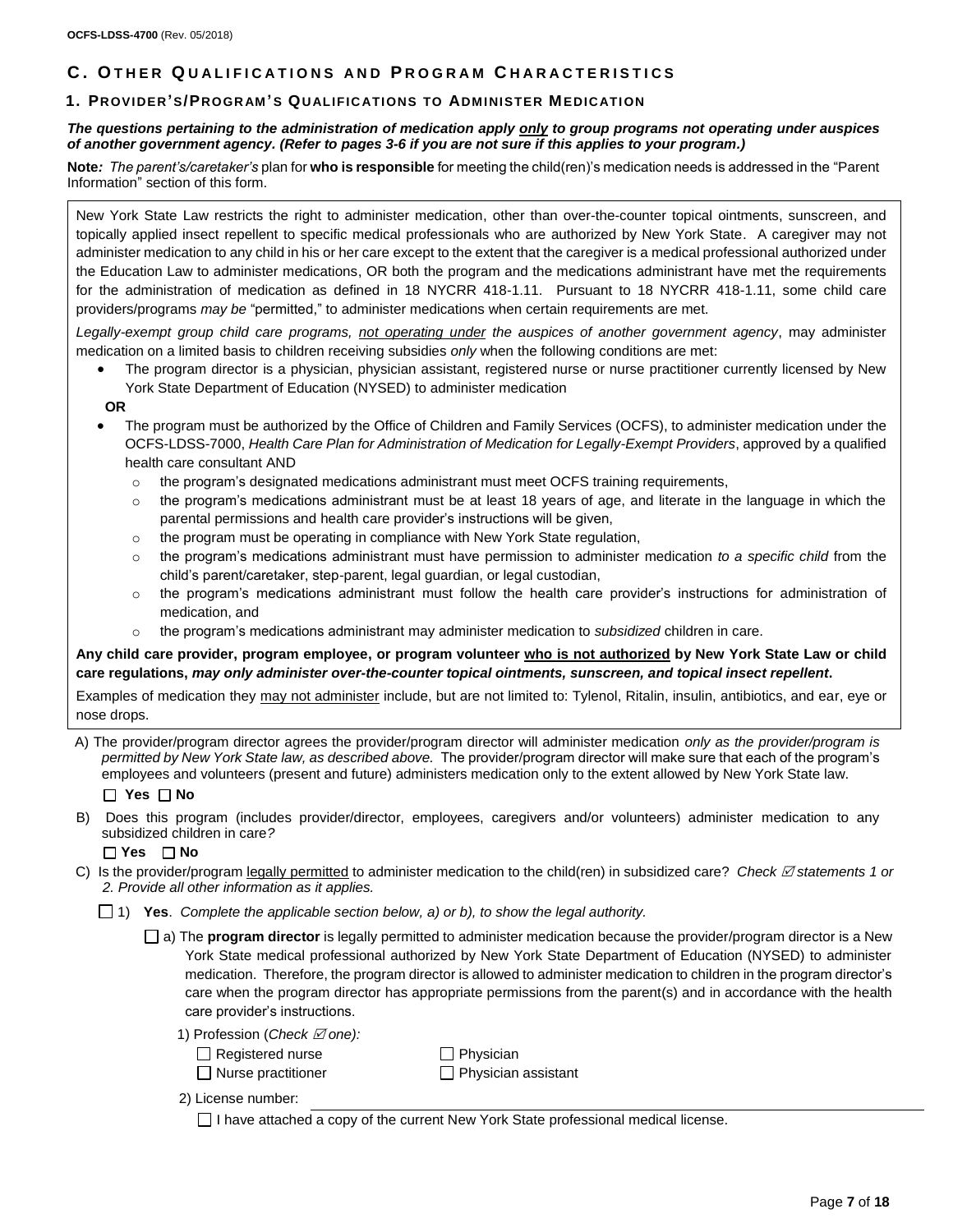b) The program's **medications administrant**, designated in the OCFS-LDSS-7000, *Health Care Plan for the Administration of Medication for Legally-Exempt Providers*, is legally permitted to administer medication because the provider/program has an OCFS-LDSS-7000, *Health Care Plan for the Administration of Medication for Legally-Exempt Providers,* approved within the past two years and the designated **medications administrant** has met all basic and training requirements. The medications administrant named below is authorized to administer medication to subsidized children in the program's care when there are appropriate permissions from the parent, and when administered in accordance with the OCFS-LDSS-7000, *Health Care Plan for the Administration of Medication for Legally-Exempt Providers,* and the health care provider's instructions.

- i) Approval date for OCFS-LDSS-7000, *Health Care Plan for the Administration of Medication*:
	- I have attached a copy of the first page AND the approval page of my OCFS-LDSS-7000, *Health Care Plan for the Administration of Medication for Legally-Exempt Providers.*
- ii) Name of the qualified **medications administrant**:
- iii) Health care consultant (HCC) name:
- iv) Health care consultant profession (Check  $\boxtimes$  one):
	- $\Box$  Registered nurse □ Nurse practitioner

 $\Box$  Physician **Physician assistant** 

- v) License Number:
- $\Box$  2) No. None of the above permissions apply to the provider/program. The provider/program is not authorized by OCFS or NYSED. The program, **cannot administer** medication to child(ren) in care, **except**: over-the-counter topical ointments, sunscreen, and topically applied insect repellent.
- D) Is the program interested in seeking OCFS authorization to administer medication to the child(ren) in subsidized care?
	- **Yes**. The provider/program wants to learn how to start the process. Please send me the OCFS-LDSS-7007, *Obtaining Authorization to Administer Medication to Subsidized Children in Legally-Exempt Care*.
	- **No.** The provider/program will not be seeking authorization to administer medication at this time.

### **2. PROGR AM 'S PERIODS OF OPER ATION**

#### *(All programs must answer.)*

Indicate when the program is operating by *checking*  $\mathbb{Z}$  all that apply:

- $\Box$  Full year (school year and summer)
- $\Box$  School vear
- □ Summer (June-September)

#### **3. COST OF CARE**

Do you charge parents receiving subsidy *the same amount or less* than you charge for non-subsidy child(ren) of the same age and similar care?

**Yes**

**No**, I charge parents receiving subsidy **more** than I charge other parents.

#### **4. PRE-SERVICE TR AI NING REQUIREMENT**<sup>14</sup>

- A) The **program director** must complete the OCFS-approved, pre-service<sup>15</sup> health and safety training. Has the program director completed the required OCFS-approved, pre-service health and safety training?
	- **No**. For questions regarding OCFS-approved training, please contact your local enrollment agency.
	- **Yes**. I have ATTACHED *the pre-service training certificate.*

#### Name of Program Director:  $\sqrt{2}$  /

- B) All employees with a caregiving role and volunteers with the potential for regular and substantial contact with children in care
	- a. have completed the OCFS-approved health and safety training, or will complete such training pre-service, AND
	- b. the program will maintain the training certificates accessible for review.

<sup>&</sup>lt;sup>14</sup> Compliance with the pre-service training requirement is mandated by September 30, 2017.

<sup>&</sup>lt;sup>15</sup> Ask your local enrollment agency how to find and take the OCFS-approved training.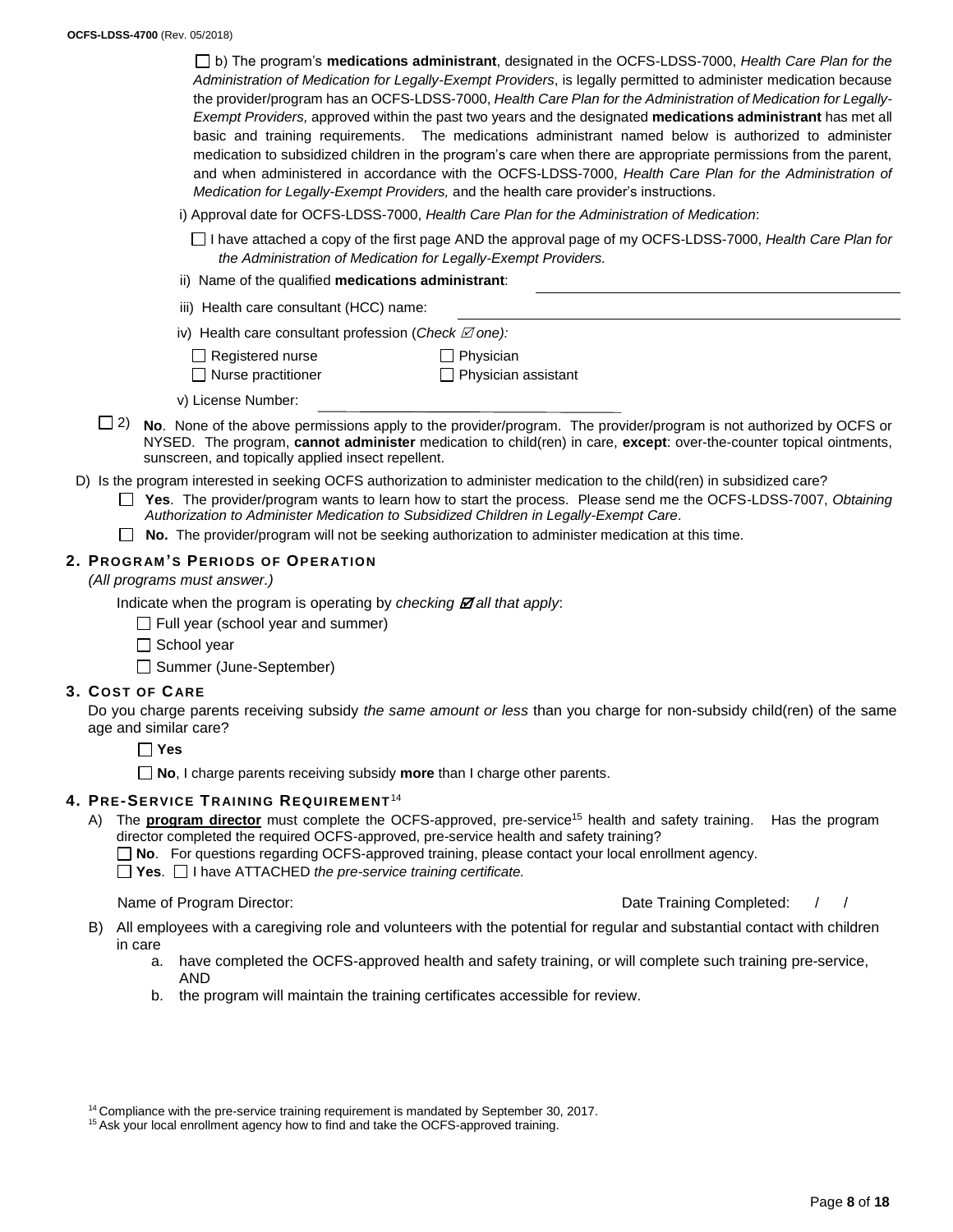# **D. H E A L T H A N D S A F E T Y C H E C K L I S T A T T E S T A T I O N**

The *Health and Safety Checklist Attestation* **must be completed** by group programs that are not under auspices of another government agency as explained in subsection 1 B.

The provider/director and parent/caretaker attest and certify that the program meets and will continue to meet the following basic health and safety requirements:

The program meets and will continue to meet the following basic health and safety requirements:

| 1.  | The provider and all children have two separate and remote ways to leave the building in an emergency.                                                                                                                                                                                                                                                                                                                                                            |
|-----|-------------------------------------------------------------------------------------------------------------------------------------------------------------------------------------------------------------------------------------------------------------------------------------------------------------------------------------------------------------------------------------------------------------------------------------------------------------------|
| 2.  | The rooms for the child(ren) at the program site are well-heated, well-lighted and well-ventilated.                                                                                                                                                                                                                                                                                                                                                               |
| 3.  | The child care premises is free of unsafe areas (such as swimming pools, open drainage ditches, wells, holes, wood or coal<br>burning stoves, fireplaces, and gas space heaters). If there are unsafe areas, sturdy barriers are in place around those<br>areas that keep children from getting to them.                                                                                                                                                          |
| 4.  | If child care is provided above the first floor, there are barriers or locks on the windows so the child(ren) cannot fall out.                                                                                                                                                                                                                                                                                                                                    |
| 5.  | The water supply at the child care premises is safe. There are working toilets and there is hot and cold running water all<br>the time.                                                                                                                                                                                                                                                                                                                           |
| 6.  | The provider, all employees, and volunteers with the potential for regular and substantial contact with child(ren) in care are<br>physically, emotionally, and mentally able to provide child care.                                                                                                                                                                                                                                                               |
| 7.  | The provider, all employees, and volunteers with the potential for regular and substantial contact with child(ren) in care are<br>free from any communicable diseases that pose a risk to the health and safety of the child(ren) in care.                                                                                                                                                                                                                        |
|     | If the provider, any employee, or volunteers with the potential for regular and substantial contact with child(ren) in care has<br>a communicable disease, the provider/program, must have a statement from such person's health care provider that<br>indicates that the presence of a communicable disease does not pose a risk to the health and safety of the child(ren) in<br>care.                                                                          |
|     | The provider/program has ATTACHED a doctor's statement, if the provider, any employee, or volunteers with the<br>potential for regular and substantial contact with child(ren) in care has a communicable disease and that such disease does<br>not pose a risk to the health and safety of the child(ren) in care.                                                                                                                                               |
| 8.  | The child care premises is free of any dangerous or unsafe conditions that could hurt the child(ren). This includes but is<br>not limited to the following:                                                                                                                                                                                                                                                                                                       |
|     | Knives and other sharp objects are out of the reach of the child(ren).                                                                                                                                                                                                                                                                                                                                                                                            |
|     | Small rugs, runners, and electrical cords are held in place so the child(ren) won't trip.                                                                                                                                                                                                                                                                                                                                                                         |
|     | Electrical cords do not run under furniture or rugs and are out of the reach of the small child(ren).<br>$\bullet$                                                                                                                                                                                                                                                                                                                                                |
|     | Extension cords are not overloaded.                                                                                                                                                                                                                                                                                                                                                                                                                               |
|     | Cords to window blinds and shades are out of the reach of the child(ren).                                                                                                                                                                                                                                                                                                                                                                                         |
|     | Hot liquids are out of the reach of the child(ren).                                                                                                                                                                                                                                                                                                                                                                                                               |
|     | Small items that the child(ren) could choke on are out of the child(ren)'s reach.                                                                                                                                                                                                                                                                                                                                                                                 |
|     | To the extent that a legally-exempt group program provides cribs, those cribs must be in compliance with the federal<br>requirements.                                                                                                                                                                                                                                                                                                                             |
|     | • A carbon monoxide detector is installed on each floor where a carbon monoxide source is located and/or where the<br>child(ren) sleep or nap.                                                                                                                                                                                                                                                                                                                    |
| 9.  | All matches, lighters, medicines/drugs, cleaning materials, detergents, aerosol spray cans, and other poisonous or toxic<br>materials are stored in their original containers. Care is taken so that they do not come in contact with the child(ren) where<br>food is prepared, or otherwise may be a danger to the child(ren). The provider/program stores all of these potentially unsafe<br>materials in an inaccessible area safely away from the child(ren). |
|     | 10. The provider/program staff will give the child(ren) meals and snacks according to what the parent/caretaker, and I have<br>agreed.                                                                                                                                                                                                                                                                                                                            |
| 11. | The provider/program staff will refrigerate milk, formula, and perishable food that goes bad if left out.                                                                                                                                                                                                                                                                                                                                                         |
| 12. | The provider/program staff will not heat formula, breast milk, and other food items for infants in a microwave oven.                                                                                                                                                                                                                                                                                                                                              |
| 13. | The provider/program staff will always allow the custodial parent/caretaker to have unlimited access to his/her child(ren) in<br>care, to the program site while the child(ren) is in care, and to any written records concerning the child(ren).                                                                                                                                                                                                                 |
| 14. | The provider/program staff will hold fire/evacuation drills monthly with the child(ren) during hours that the child(ren) are in<br>care so that the child(ren) and I will know what to do in the case of an emergency.                                                                                                                                                                                                                                            |
| 15. | The provider has a working telephone or can get to one very quickly in an emergency. Emergency telephone numbers for<br>the fire department, local or state police or sheriff's department, poison control center and ambulance service are posted<br>near the phone and are easy to see.                                                                                                                                                                         |
| 16. | The provider/program will use protective caps, covers, or permanently installed safety devices on all electrical outlets that<br>the child(ren) could reach when I am caring for the child(ren) under 5 years old.                                                                                                                                                                                                                                                |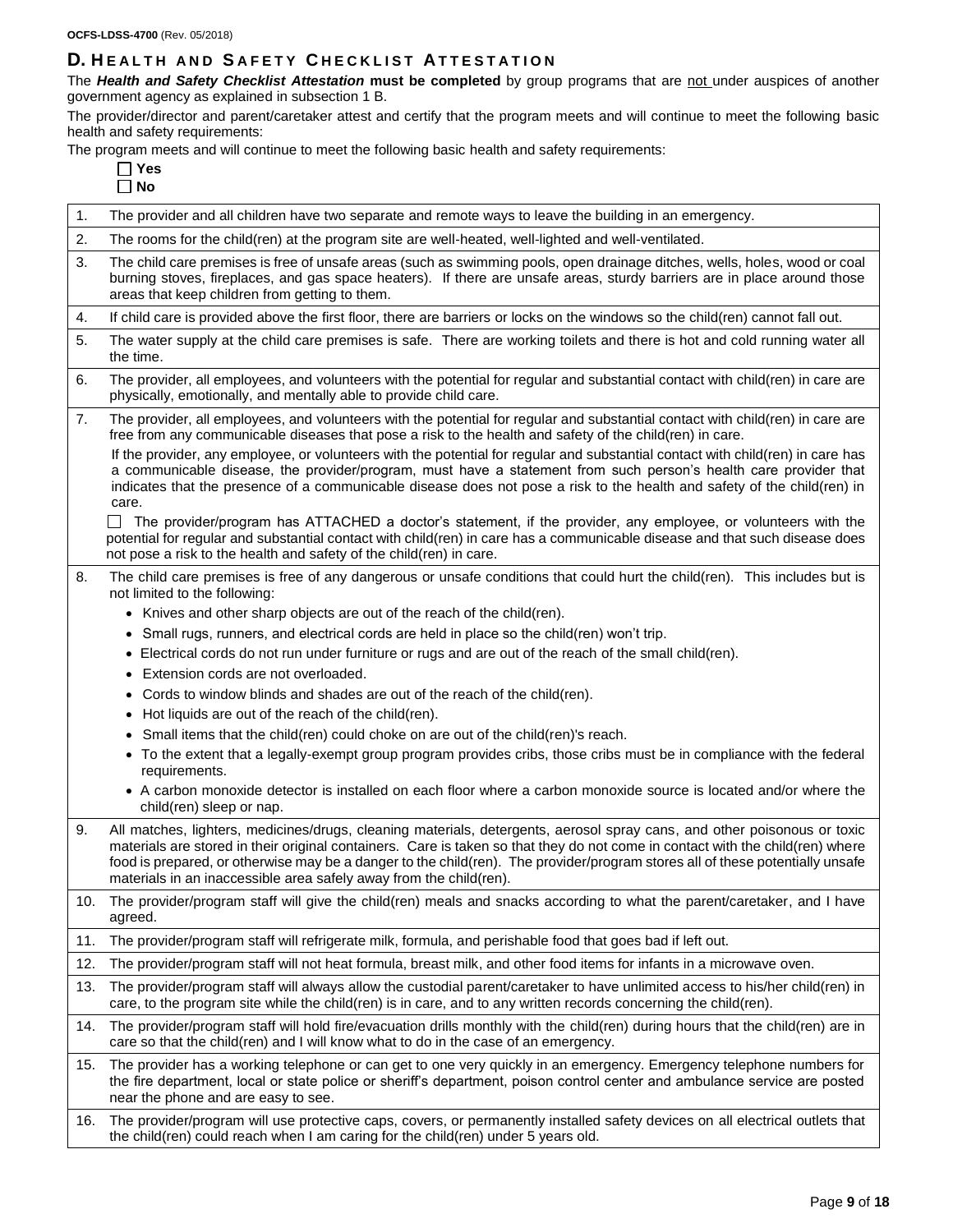|     | 17. Paint and plaster are in good repair so that there is no danger of the child(ren) putting paint or plaster chips in their mouths<br>or of it getting into food.                                                                                                                                                                                                                                                                                                        |
|-----|----------------------------------------------------------------------------------------------------------------------------------------------------------------------------------------------------------------------------------------------------------------------------------------------------------------------------------------------------------------------------------------------------------------------------------------------------------------------------|
| 18. | The child care premise has at least one operating smoke detector on each floor of the program site. I will check regularly to<br>make sure all detectors work.                                                                                                                                                                                                                                                                                                             |
| 19. | The provider/program has a portable first aid kit at the program site that is easy to get to in an emergency, and my first aid<br>supplies are kept in a clean container or cabinet away from the child(ren). It is stocked to treat common childhood injuries<br>and problems. I will always replace things in the first aid kit as soon as possible after something has been used or is too<br>old to be used.                                                           |
| 20. | The provider/program director has RECEIVED from the child(ren)'s parent/caretaker<br>signed proof from a doctor or other health care provider that: the child(ren) has received all of the immunizations<br>appropriate for the child (ren)'s age; OR<br>proof that one or more of the immunizations would harm the child(ren)'s health; OR<br>$\bullet$<br>a statement saying that the child(ren) has not been immunized due to the parent/caretaker's religious beliefs. |
|     | 21. The stairs, railings, porches, and balconies are in good repair.                                                                                                                                                                                                                                                                                                                                                                                                       |

# **E. P R O V I D E R / P R O G R A M B E H A V I O R A L C O N D I T I O N S**

The *Provider/Program Behavioral Conditions* **questions must be answered** by group programs that are not operating under auspices of another government agency as explained in subsection 1.B.

The program meets and will continue to meet the following basic health and safety requirements*.*

| ۰      |
|--------|
| ۹<br>۷ |

- 1. The provider/program director understands and agrees that the provider, program staff, and program volunteers will never use corporal punishment or let others use corporal punishment while child(ren) are in their care. Corporal punishment means doing things directly to the child(ren)'s body to punish them, such as the following:
	- Spanking, biting, slapping, shaking, twisting, or squeezing
	- Making the child(ren) do physical exercises beyond what is normal
	- Forcing the child(ren) to stay still for long periods of time
	- Making the child(ren) stay in positions that hurt the child(ren) or are bizarre
	- Bathing the child(ren) in unusually hot or cold water
	- Forcing child(ren) to eat or have in the child(ren)'s mouth soap, foods, hot spices, or foreign substances
- 2. The provider/program director understands and agrees that provider, program staff, and program volunteers will never use or be under the influence of alcohol or drugs while the child(ren) are in care, and will make sure that the child(ren) being cared for do not have contact with people using drugs or alcohol.
- 3. The provider/program director understands and agrees that provider, program staff, and program volunteers will not smoke or allow smoking in indoor areas or other enclosed areas, such as cars or other vehicles, when the child(ren) are present.
- 4. The provider/program director understands and agrees that provider, program staff, and program volunteers will never leave the child(ren) alone or unsupervised.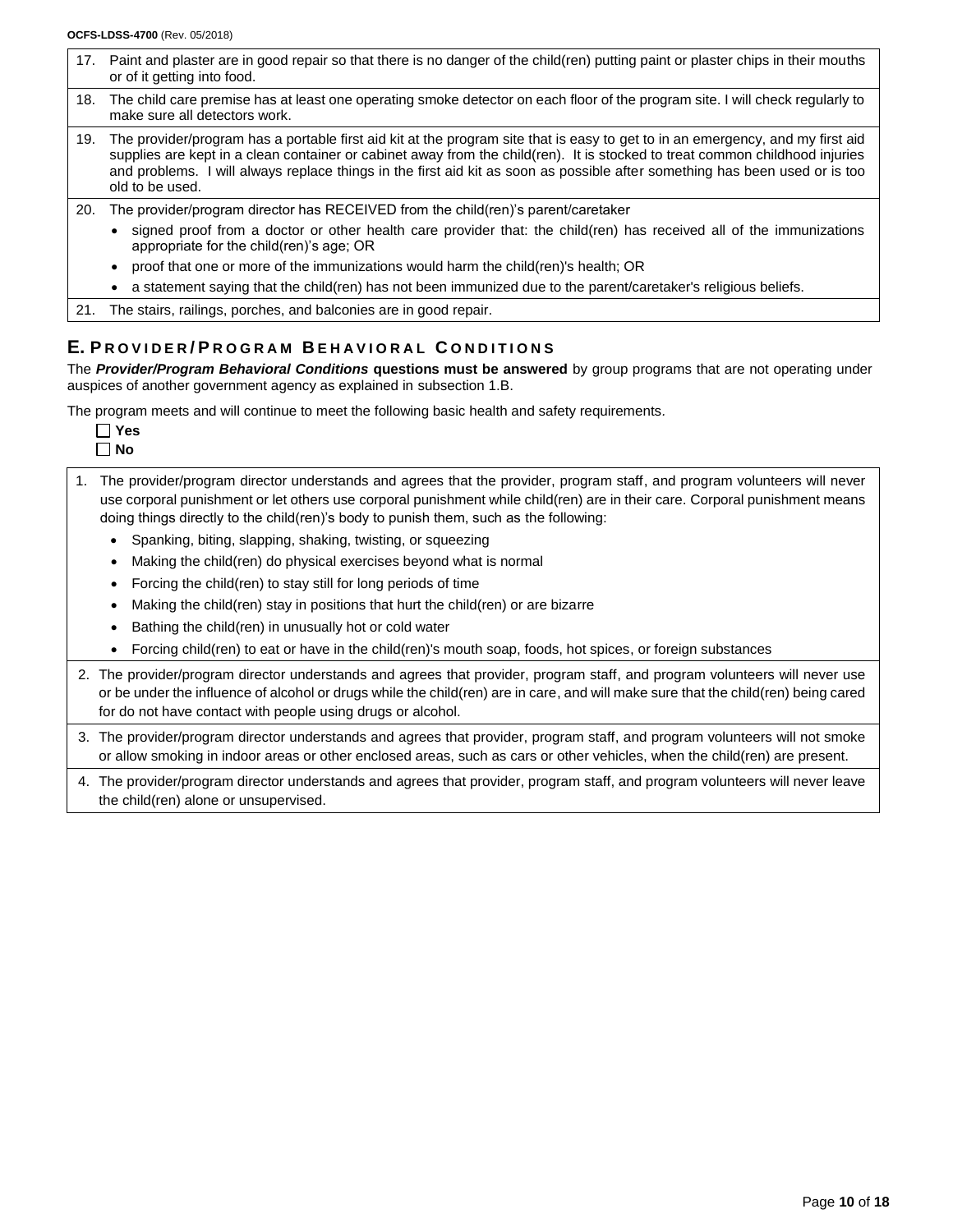# **F. R E L E V A N T H I S T O R Y**

# **1. PROVIDER'S HISTORY**

*The questions in Section 1, F.1. (A-C), must be answered only by group programs that are not operating under auspices of another government agency as explained in subsection 1.B.*

A) **PR OV I D E R / DI R E C T O R TE R M IN A T I ON O F P A R E N T A L RI GH TS** 

I certify and attest that *(Check one)*

I have **never had** my parental rights terminated under Social Services Law 384-b or equivalent legal authority.

I **have had** my parental rights terminated under Social Services Law 384-b or equivalent legal authority.

I have **ATTACHED** the OCFS-4917, <sup>16</sup> *History of Termination of Parental Rights and/or Court-Ordered Article 10- Removal Acknowledgement.*

## **B) PROVIDER/DIRECTOR COURT ORDERED ARTICLE 10 REMOVAL**

I certify and attest that (*checkM* one.)

- I **have never had** a child removed from my care by court order in a proceeding under Article 10 (child protective) of the Family Court Act.
- I **have had** a child removed from my care by court order in a proceeding under Article 10 (child protective) of the Family Court Act.
	- П I have **ATTACHED** the OCFS-4917, *History of Termination of Parental Rights and/or Court-Ordered Article 10- Removal Acknowledgement.*

<sup>16</sup> If you need a copy of this form, please contact your local social services district or your legally-exempt child care provider enrollment agency.

### C) **PR OV I D E R /DIR E C T OR DA Y CAR E EN F OR C E M E N T**

A child "day care" program includes licensed or registered day care centers, family day care homes, group family day care homes, small day care centers, and/or school age child care programs.

- 1) I certify and attest that *(checkI one)* 
	- I **have** had an application for a license or registration to operate a child day care program denied.
	- **I have not** had an application for a license or registration to operate a child day care program denied.
- 2) I certify and attest that (*check* one)
	- □ **have** had a license or registration to operate a child day care program revoked or suspended.
	- **I have not** had a license or registration to operate a child day care program revoked or suspended.
- 3) If the provider/program director has been denied a license or registration to operate a child day care program, OR if provider/program director has had a license or registration to operate a child day care program revoked or suspended, complete the following:
	- a) Name of the child day care program(s) for which this action occurred:
	- b) Location:
	- c) I have **ATTACHED** the OCFS-4916, *History of Day Care Enforcement and Parental Acknowledgement.*

# **2. PROVIDER'S, EMPLOYEE'S AND VOLUNTEER'S HISTORY**

*These questions must be answered by all group programs.*

**The provider/director must ask each employee and each volunteer with the potential for regular and substantial contact with child(ren) in care if they have been convicted of a crime.** 

A) Has the provider/program director and/or the program's employee(s) and/or volunteer(s) with the potential for regular and substantial contact with child(ren) in care ever been convicted of a crime in New York State or any other place?

- **No**. *Skip to question F.2.C.*
- $\Box$
- **Yes**. If yes, you must complete and attach OCFS-4915*, History of Criminal Convictions and Parental Acknowledgement* for each person with a criminal convictions history *and* answer question F.2.B.

The provider/program director has ATTACHED the OCFS-4915, *History of Criminal Convictions and Parental Acknowledgement* for each person convicted.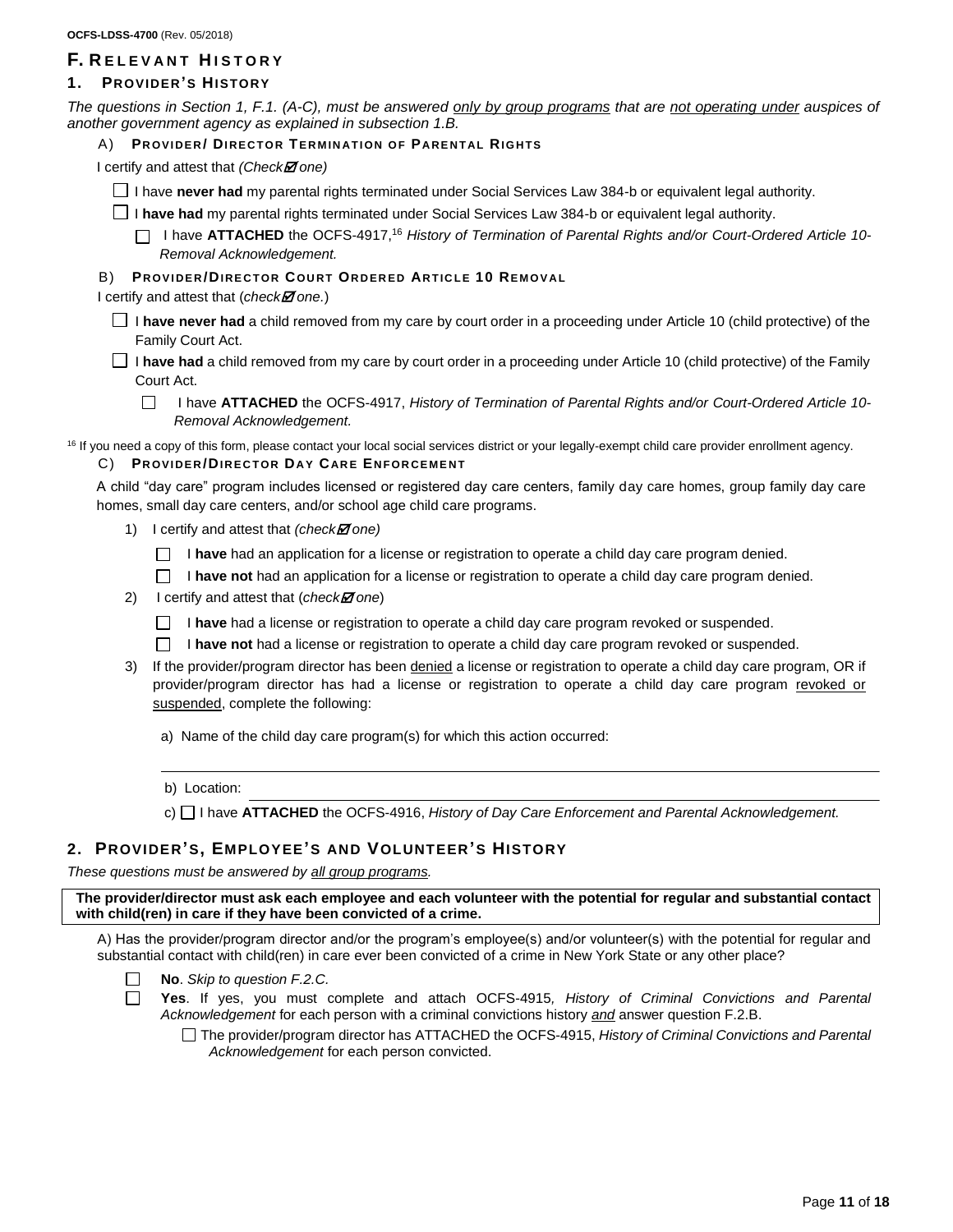B) In the chart below, provide additional information on each person **with a criminal convictions history** who is present at the child care site.

|                                                | <b>ADDITIONAL INFORMATION ON CONVICTED PERSONS AT THE CHILD CARE SITE</b>                                                    |    |        |  |                                                       |  |                                |                                     |
|------------------------------------------------|------------------------------------------------------------------------------------------------------------------------------|----|--------|--|-------------------------------------------------------|--|--------------------------------|-------------------------------------|
|                                                | <b>NAME</b><br>(INCLUDE AND SPECIFY MAIDEN NAME AND ANY OTHER ALIAS NAMES BY WHICH<br>VOLUNTEERS AND EMPLOYEES MAY BE KNOWN) |    |        |  | <b>ROLE</b><br><b>EMPLOYEE OR</b><br><b>VOLUNTEER</b> |  | <b>GENDER</b><br>$(M \circ R)$ | <b>DATE</b><br>$OF$<br><b>BIRTH</b> |
| $\left( \begin{matrix} 1 \end{matrix} \right)$ |                                                                                                                              |    |        |  |                                                       |  |                                |                                     |
| 2)                                             | First<br>Last                                                                                                                | MI | Suffix |  |                                                       |  |                                |                                     |
| 3)                                             | First<br>Last                                                                                                                | MI | Suffix |  |                                                       |  |                                |                                     |
| 4)                                             | First<br>Last                                                                                                                | MI | Suffix |  |                                                       |  |                                |                                     |
| 5)                                             | First<br>Last                                                                                                                | MI | Suffix |  |                                                       |  |                                |                                     |
|                                                | First<br>Last                                                                                                                | MI | Suffix |  |                                                       |  |                                |                                     |

#### C) Indicated Reports of Child Abuse or Maltreatment

The provider/program director must ask all volunteers with the potential for regular and substantial contact with child(ren) in care and all employees, if they have been the subject of an indicated report of child abuse or maltreatment (child protective).

The provider/program must provide each parent/caretaker with a true and accurate written statement, indicating whether the provider/program director, any program employee, and/or any volunteers with the potential for regular and substantial contact with child(ren) in care, have been the subject and person responsible on any indicated report of child abuse or maltreatment, including: a description of the incident, the date of the indication and any other relevant information.

1) I, the provider/program director, have asked all volunteers with the potential for regular and substantial contact with children in care and employees if they have been the subject of an indicated report of child abuse or maltreatment. When any report of child abuse or maltreatment has been indicated against the provider/program director, employee or volunteers, I have given the parent/caretaker a true and accurate written description of the incident, the indication and any other relevant information.

#### **Yes No**

# **G. P R O V I D E R A G R E E M E N T S A N D C E R T I F I C A T I O N S**

#### **1. STAFF-TO-CHILD RATIOS AND MAXIMUM GROUP SIZE**

• The program meets and will continue to meet the following minimum staff-to-child ratios and maximum group size requirements unless a more stringent standard is required by law:

|                              | <b>Staff to Child Ratios by Age of Children</b> |             |               |  |  |  |
|------------------------------|-------------------------------------------------|-------------|---------------|--|--|--|
|                              | 3 years                                         | 4 years     | 5 to 12 years |  |  |  |
| <b>Seated Activities</b>     | 1:20                                            | 1:20        | 1:25          |  |  |  |
| <b>Non-Seated Activities</b> | 1:10                                            | 1.12        | 1:25          |  |  |  |
| Maximum Group Size Total     | 30 children                                     | 36 children | 50 children   |  |  |  |

• I understand when children are younger than 5 years of age are cared for in mixed age groups, the staff-to-child supervision ratio and maximum group size applicable to the youngest child in the group must be followed.

#### **2. RECORD KEEPING**

• On a daily basis, the provider/program maintains, at the child care program, current and accurate attendance records on each child being cared for, minimally including: the date, arrival time, departure time, and if absent for the full day, a note that the child is absent.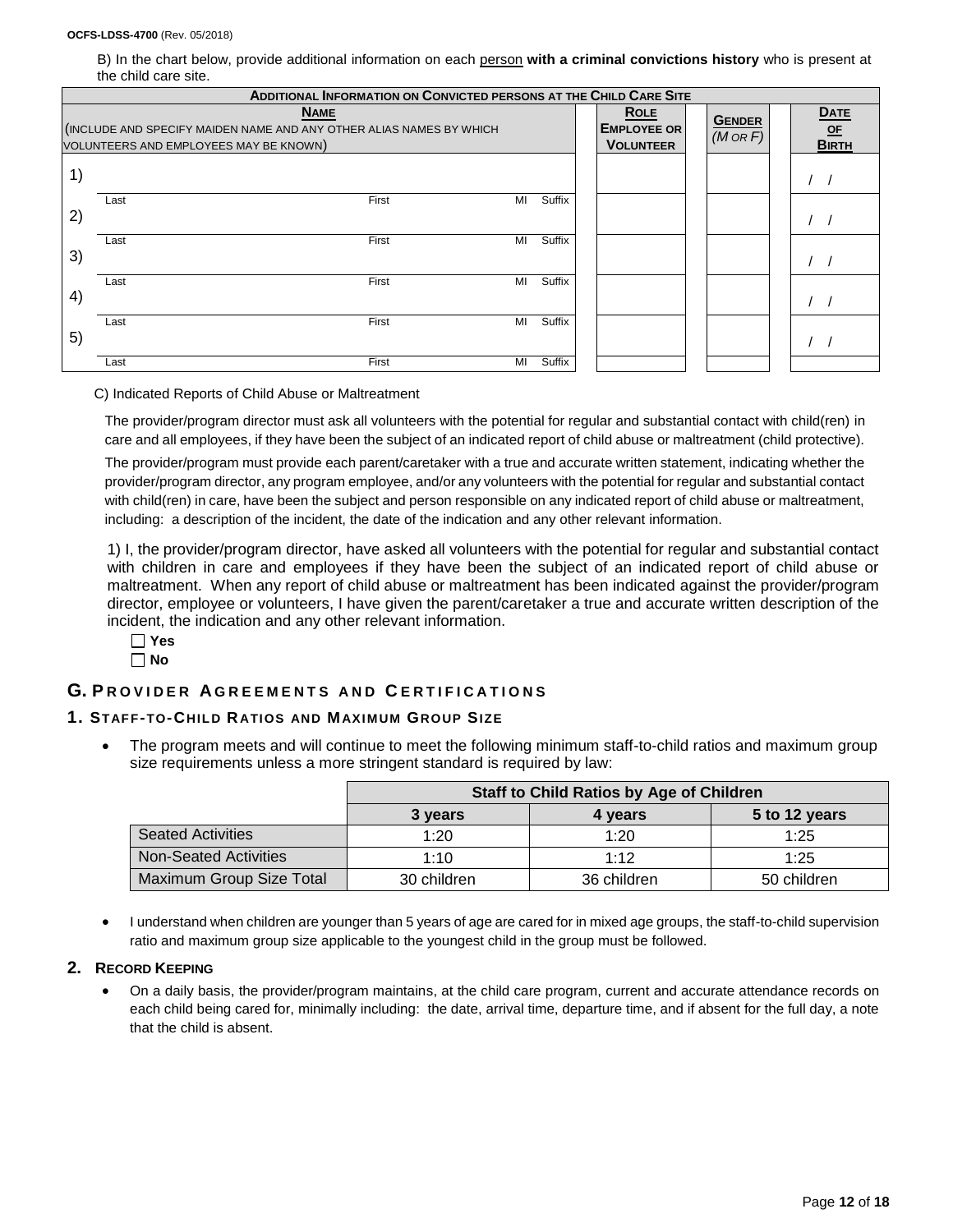### **3. SUBMITTING UPDATES AND CHANGES OF ENROLLMENT INFORMATION**

- I understand that enrollment of this provider/program to provide subsidized child care will only apply to the specific provider/program located at the site specified on page one. If the program relocates temporarily or permanently to a child care location different from the one given on this form, this enrollment will end. To remain eligible to provide subsidized child care, I must submit a new enrollment request for the new site to the enrollment agency and begin the enrollment process anew.
- I understand that if in the future there are new employees with a caregiving role or volunteers with the potential for regular and substantial contact with child(ren) in care, the requirements on pages 12-13 for "Provider's Employee's and Volunteer's History" apply to them.
- I understand I am required to inform the enrollment agency promptly if I add any new employees or volunteers with the potential for regular and substantial contact with child(ren) in care who have a criminal conviction so their criminal history can be evaluated.
- I understand that the decision to enroll in the program is based on the facts provided on the enrollment form, and when there is a change to any of the information I have attested to, my eligibility to provide subsidized child care may also change. I will inform the enrollment agency immediately if there are changes in any information provided on the enrollment form or changes to the attachments.

# **4. INFORM ATION SH ARING**

• I understand the enrollment agency and the local social services district will exchange information regarding the child care program's enrollment status.

# **5. ELIGIBILI TY AND PAYMENT**

- I understand that the program must be enrolled with the enrollment agency before any payment can be made.
- The program agrees to maintain and provide accurate attendance records as required by the local social services district. • The program agrees to collect the family share (fee) if instructed to do so by the local social services district. The program
- will immediately notify the local social services district if the parent/caretaker fails to pay the required family share. • I understand that when I, any volunteers with the potential for regular and substantial contact with child(ren) in care, or any employee has been convicted of a crime, the provider must give the parent and the enrollment agency true and accurate information about the crime, which will enable the parent and enrollment agency to evaluate whether the criminal background poses an unreasonable risk to the safety or welfare of the children.
- I understand that no person convicted of a felony or misdemeanor against children or, for caregivers of legally-exempt family child care, whose household includes an individual convicted of such a crime may be enrolled by a legally-exempt caregiver enrollment agency as a child care caregiver.
- I understand that no legally-exempt informal child care program or legally-exempt group child care program which employs an individual or uses a volunteer convicted of a felony or misdemeanor against children may be enrolled by a legallyexempt caregiver enrollment agency as a child care caregiver.
- I understand a legally-exempt caregiver enrollment agency may enroll a caregiver who has been convicted or whose employee, volunteer, or household member has been convicted of other felony or misdemeanor offenses, consistent with guidelines issued by the office for evaluating applicants with criminal conviction records.
- I understand that if the enrollment agency determines the program cannot be enrolled, then the local social services district cannot issue payment for care provided. The program will not be paid by the local social services district for any child care that it provides to a child(ren) receiving a child care subsidy, while the program is deemed an ineligible provider by the enrollment agency. The parent/caretaker has the right and responsibility to decide whether he/she wants to use the program. If the parent/caretaker chooses to use the program when it cannot be enrolled, the parent/caretaker is responsible to pay the program for the child care.
- I understand child care assistance cannot be authorized for a child under 3 years of age for child care provided by legallyexempt group care except for:
	- o child care programs located on Federal or tribal property operated in compliance with applicable Federal or tribal laws and regulations for such child care programs, or
	- $\circ$  a child who is at least 2 years of age at the beginning of the school year but will turn 3 years of age on or before the applicable calendar date for which a child must be at least 5 years of age to be eligible for admission to school. Such a child shall be considered 3 years of age for the purposes of staff-to-child ratio and maximum group size.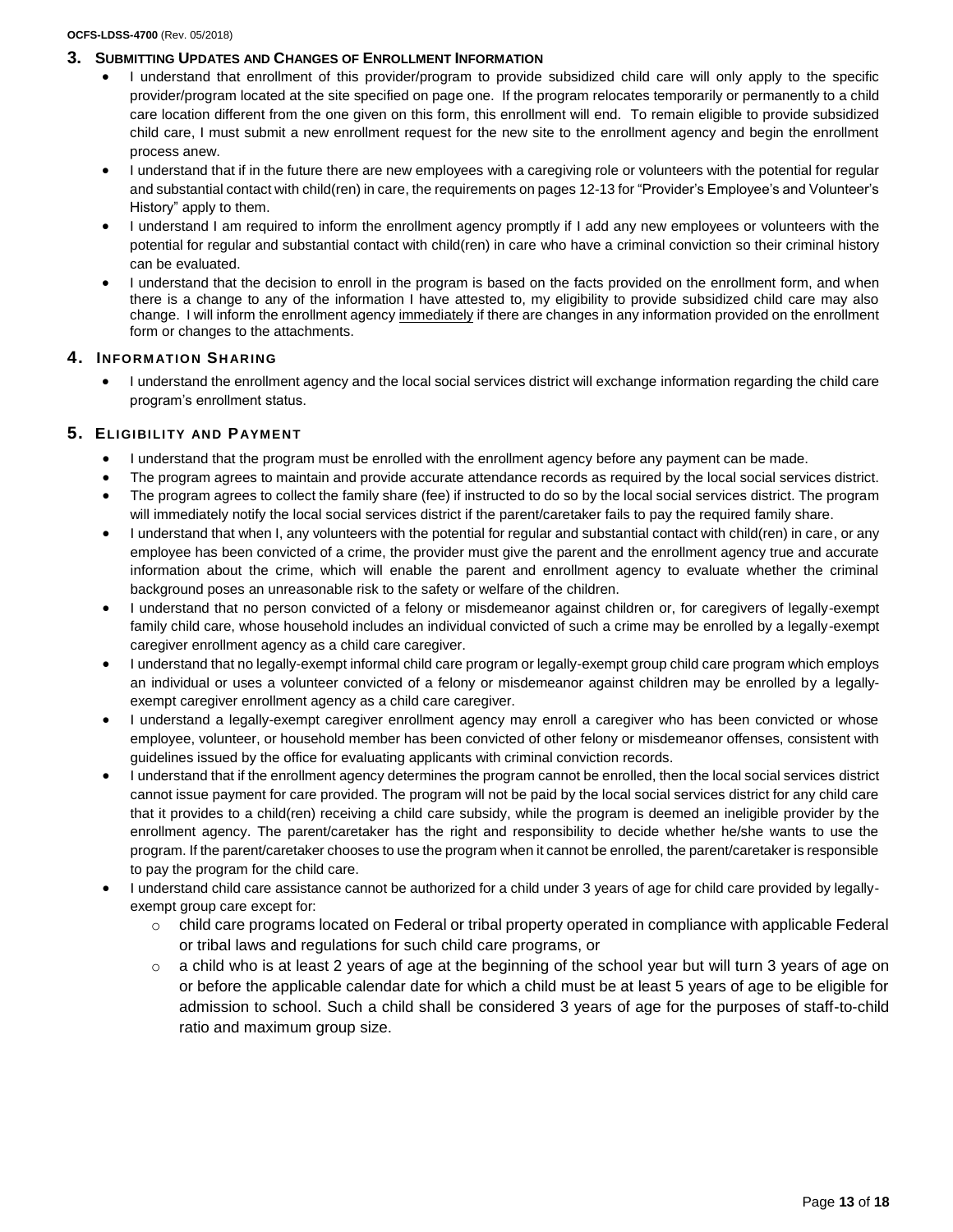# **6. ADDI TION AL REQUIREMENTS ONLY FOR PROGR AMS NOT OPER ATI NG UNDER THE AUSPICES OF ANOTHER GOVERNMENT AGENCY**

*(This section does not apply to programs operating under the auspices of another government agency.)*

- I understand the program may not be eligible to provide child care AND that the local social services district may not be able to pay the program when
	- o I have a history of Article 10 (child protective) removal of a child by family court order, or
	- o I have a history of termination of parental rights, or
	- o I have a history of denial, revocation and/or suspension of a license or registration to operate a child day care program.
- I understand the provider/program may request, within 30 days of the notice date, that the enrollment agency review any extenuating circumstances, when the program's enrollment is denied or terminated based on
	- o Article 10 (child protective) removal of a child by family court order, or
	- o history of termination of parental rights, or
	- o history of denial, revocation and/or suspension of a license or registration to operate a child day care program.
- The program meets and will continue to meet the health and safety requirements including behavioral conditions.

# **7. OTHER AGREEMENTS**

- I agree to operate in compliance with all applicable state and local laws.
- I understand and agree the program will allow the parent/caretaker unlimited and on demand access including the following:
	- o Access to the parent's/caretaker's child(ren)
	- $\circ$  The right to inspect at any time during the hours of operation, all parts of the facility used for child care or which could present a hazard to the heath and/or safety to the child(ren)
	- o Access to the providers/caregivers caring for the child(ren)
	- $\circ$  Access to written records about the parent's/caretaker's child(ren) except when otherwise restricted by law
- I understand and agree that the program will allow representatives of the enrollment agency, the local social services district and the State of New York access to the premises where subsidized child care is provided to confirm that information on my enrollment form and/or on attendance forms is true and accurate, and that child care services are being provided as listed on these forms. I understand that if I do not allow such access, then the program will be considered ineligible, the program's enrollment will be terminated, and the program will not be paid by the local social services district.
- I understand and agree to meet all of the conditions stated on this form for as long as I am providing child care. I understand that I am required to inform the enrollment agency and the parent/caretaker if there is a change in the information stated on the enrollment form.

# **H. C E R T I F I C A T I O N**

# **1. PROVIDER CERTIFIC ATION**

By signing this form, I certify to the best of my knowledge that

- I understand and agree to continue to meet all conditions stated above;
- I have reviewed *Section 2 - Parent Information* of this form;
- I understand the decision to enroll the program is based on the facts provided and attested to on the enrollment form. Providing false information or deliberately concealing information may result in an inaccurate determination of my eligibility to provide subsidized child care, and/or a denial or termination of enrollment. If I provide child care services while enrolled under false pretenses, or while I am an ineligible child care provider, the local social services district may refuse to issue child care subsidy payments, terminate child care subsidy payments, take legal action against the provider/program or the parent/caretaker, and the provider/program may be required to repay any money I receive for such services;
- Under the penalty of perjury, I agree that to the best of my knowledge all statements made on this enrollment form and any attachments to it are true and accurate.

| PROVIDER'S                 | DATE: |
|----------------------------|-------|
| SIGNATURE:                 |       |
| $\boldsymbol{\mathcal{L}}$ |       |

# **2. P ARENT CERTIFIC ATI ON**

I have reviewed *Section 1 - Child Care Provider* of this form. I agree that to the best of my knowledge all statements made on this enrollment form and any attachments to it are true and accurate.

| PARENT/CARETAKER'S SIGNATURE:          | DATE. |  |  |
|----------------------------------------|-------|--|--|
| <b>W</b><br>$\boldsymbol{\mathcal{L}}$ |       |  |  |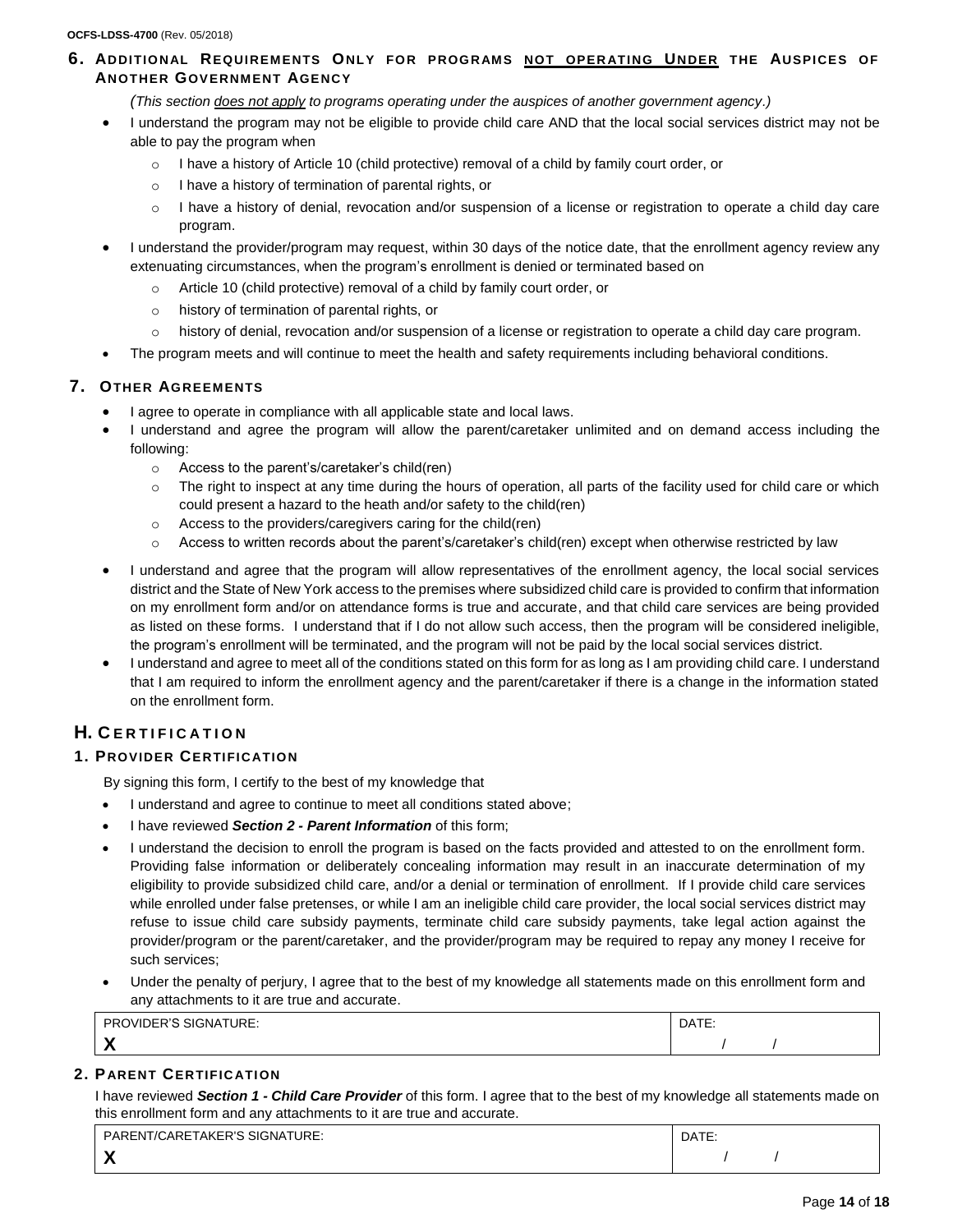# **SECTION 2 - PARENT INFORMATION**

*The parent/caretaker receiving or applying for child care subsidy must complete this section and must review and sign Section 1 - Child Care Provider. The provider must review and sign this section.*



### **A . PARENT'S/CARETAKER's**<sup>17</sup> **INFORMATION**

### **1. P ARENT'S/CARETAKER'S NAME**:

| Mr. $\Box$ Mrs. $\Box$ Ms.                                         |                                                                                                                  |                           |  |  |  |  |  |  |  |
|--------------------------------------------------------------------|------------------------------------------------------------------------------------------------------------------|---------------------------|--|--|--|--|--|--|--|
| Last                                                               | First                                                                                                            | MI<br>Suffix              |  |  |  |  |  |  |  |
| Other names known by:                                              |                                                                                                                  |                           |  |  |  |  |  |  |  |
|                                                                    | Maiden, married, aliases, etc                                                                                    |                           |  |  |  |  |  |  |  |
| 2.                                                                 | <b>IDENTIFYING AND CONTACT INFORMATION:</b>                                                                      |                           |  |  |  |  |  |  |  |
| Date of Birth:<br>$\sqrt{2}$                                       | Home Phone: (<br>$\lambda$                                                                                       | $\Box$ Unlisted<br>Listed |  |  |  |  |  |  |  |
| (mm/dd/yyyy)                                                       |                                                                                                                  |                           |  |  |  |  |  |  |  |
| Gender (M or F):                                                   | Cell Phone: (<br>$\lambda$                                                                                       | Work Phone: (             |  |  |  |  |  |  |  |
| Email Address: <sup>18</sup>                                       |                                                                                                                  | No Email Address          |  |  |  |  |  |  |  |
| 3.                                                                 | Do you read English? $\Box$ Yes $\Box$ No. If no, what languages do you read best?                               |                           |  |  |  |  |  |  |  |
| 4.                                                                 | Do you speak English? $\Box$ Yes $\Box$ No. If no, what languages do you speak best?                             |                           |  |  |  |  |  |  |  |
| 5.<br><b>HOME ADDRESS:</b><br>House Number<br><b>Street</b>        |                                                                                                                  | Apt.                      |  |  |  |  |  |  |  |
| Address Line 2                                                     |                                                                                                                  | Floor                     |  |  |  |  |  |  |  |
| City                                                               | State                                                                                                            | County/Borough<br>Zip     |  |  |  |  |  |  |  |
| 6.<br>mailing address below.                                       | <b>MAILING ADDRESS:</b> Is your mailing address the same as your home address? $\Box$ Yes $\Box$ No. If no, give |                           |  |  |  |  |  |  |  |
| House Number<br><b>Street</b>                                      |                                                                                                                  | Apt.                      |  |  |  |  |  |  |  |
|                                                                    |                                                                                                                  |                           |  |  |  |  |  |  |  |
| Address Line 2                                                     |                                                                                                                  | Floor                     |  |  |  |  |  |  |  |
| City                                                               | State<br>Zip                                                                                                     | County/Borough            |  |  |  |  |  |  |  |
| PARENT'S/CARETAKER'S CHILD CARE SUBSIDY CASE <sup>19</sup> :<br>7. |                                                                                                                  |                           |  |  |  |  |  |  |  |

Subsidy Case Number:

<sup>&</sup>lt;sup>17</sup> "Caretaker" means the child's parent, legal guardian, caretaker relative, or any other person with whom a child lives and who has assumed responsibility for the day-to-day care and custody of the child.

<sup>&</sup>lt;sup>18</sup> If you provide an email address, the enrollment agency may use it to contact you.

<sup>&</sup>lt;sup>19</sup> The Temporary Assistance Number, Subsidy Case Number and Parent's CIN (Client Identification Number) are optional. If you provide them, they will be used to facilitate information sharing with the local social services district regarding your eligibility and payment for child care.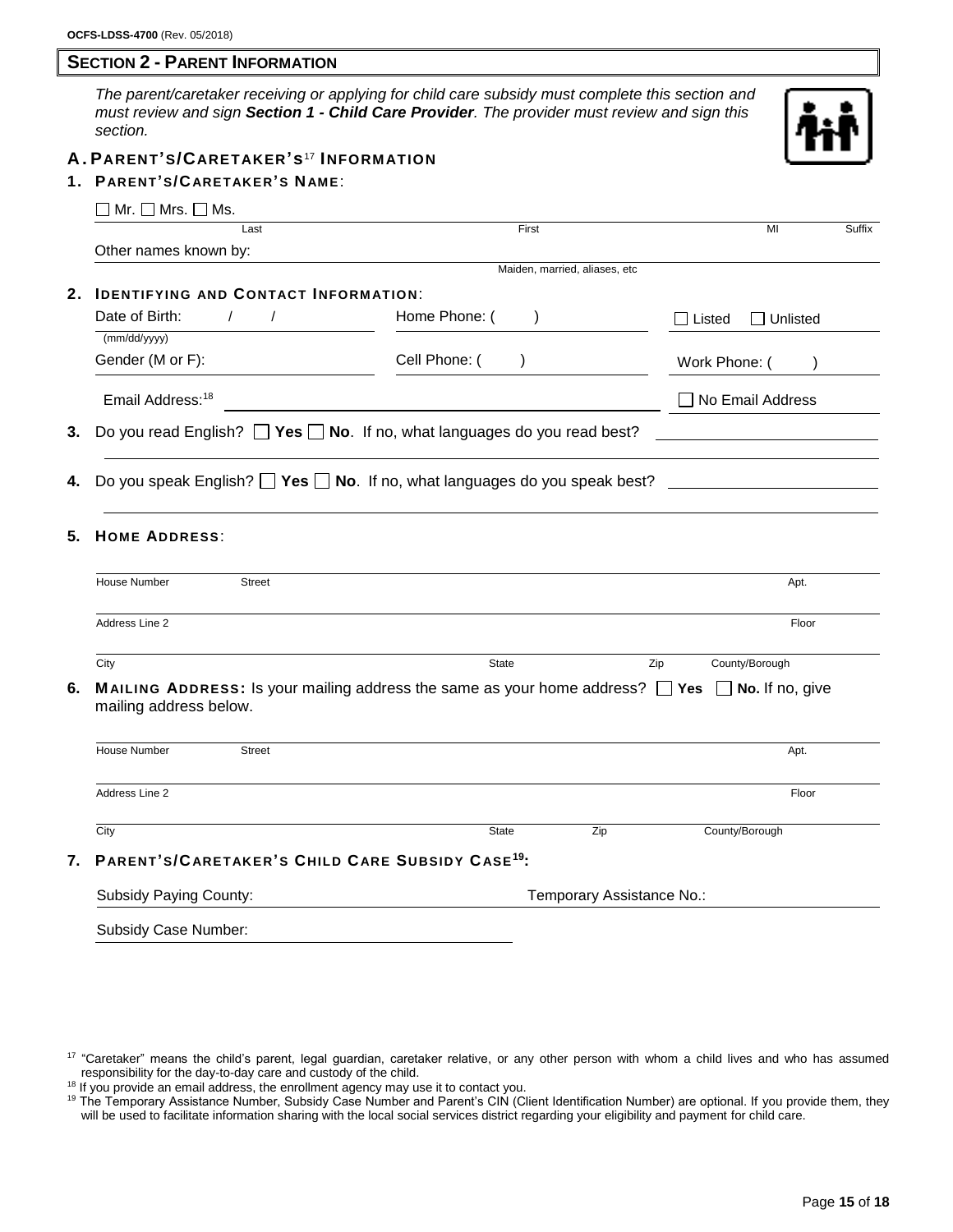# **B . C H I L D ( R E N ) I N T H E P R O V I D E R ' S C A R E**

# **1. MY CHILD(REN) TH AT THE PROVIDER CARES FOR**

| A) Child's Name: |       | DOB:                       |  | $\Box$ M $\Box$ F       |
|------------------|-------|----------------------------|--|-------------------------|
| Last             | First | (mm/dd/yyyy)               |  | Gender                  |
| B) Child's Name: |       | DOB:                       |  | □M□F                    |
| Last             | First | $\frac{1}{2}$ (mm/dd/yyyy) |  | Gender                  |
| C) Child's Name: |       | DOB:                       |  | $\square$ M $\square$ F |
| Last             | First | $\frac{1}{2}$ (mm/dd/yyyy) |  | Gender                  |
| D) Child's Name: |       | DOB:                       |  | $\Box$ M $\Box$ F       |
| Last             | First | (mm/dd/yyyy)               |  | Gender                  |

# **2. MY CHILD(REN)'S MEDIC ATION NEEDS**

A). Child care providers/programs *can only administer medication in accordance with state laws and regulations.* 1) OCFS **does not oversee** the administration of medication by legally-exempt group programs *operating under the auspices of a federal, state, local government, or tribal agency* (see pages 3-6). Such programs must follow the regulations set forth by the federal, state, local government, or tribal agency that the program is operating under. If your child is attending such a program, ask the program about its medication administration policies.

2) OCFS **does oversee** administration of medication by legally-exempt *group programs NOT operating under the auspices of a federal, state, local government, or tribal agency* (see pages 3-6). The parent must review pages 7-8 to determine if the child care program is authorized to administer medication.

a) When the child care program is authorized by OCFS and is following the OCFS-LDSS-7000, *Health Care Plan for the Administration of Medication for Legally-Exempt Providers<sup>20</sup>*

- the child's parent/caretaker may choose to allow the program to be responsible for the medication needs of the child;
- when the child care program is responsible for medication administration, the parent must provide written permissions and physician's instructions to the child care program; and
- only the *medications administrant* designated in the OCFS-LDSS-7000, *Health Care Plan for the Administration of Medication for Legally-Exempt Providers* may administer over-the-counter medication and some prescription medication to subsidized child(ren).
- b) Parent/Caretaker: Indicate below your decision on who will be responsible for administering medication to each of your child(ren).

*I, the parent/caretaker, have read the Provider's/Program's Qualifications to Administer Medication on pages 7-8 of this form and part B.2. of this form, above. I understand whether this provider/program is or is not legally permitted to administer medication to my child(ren) and my plan is (Choose the correct statement(s) below and list children's names.)*

- The child care program is NOT *legally permitted* to administer medication to my children, AND I, the *parent/caretaker,* will be responsible for the medication needs of (list children's names):
- Although the child care program is *legally permitted* to administer medication to my children, I, the *parent/caretaker,* will be responsible for administering medication to my child(ren):

 The child care program is *legally permitted* to administer medications through its OCFS-LDSS-7000, *Health Care Plan for the Administration of Medication for Legally-Exempt Providers*. The *medications administrant*(s) designated in the program's Health Care Plan for Administration of Medications will administer medication to my child(ren) in accordance with the procedures set forth in the child care program's Health Care Plan for the Administration of Medication. The child care program<sup>6</sup> will be responsible for administering medication to my child(ren):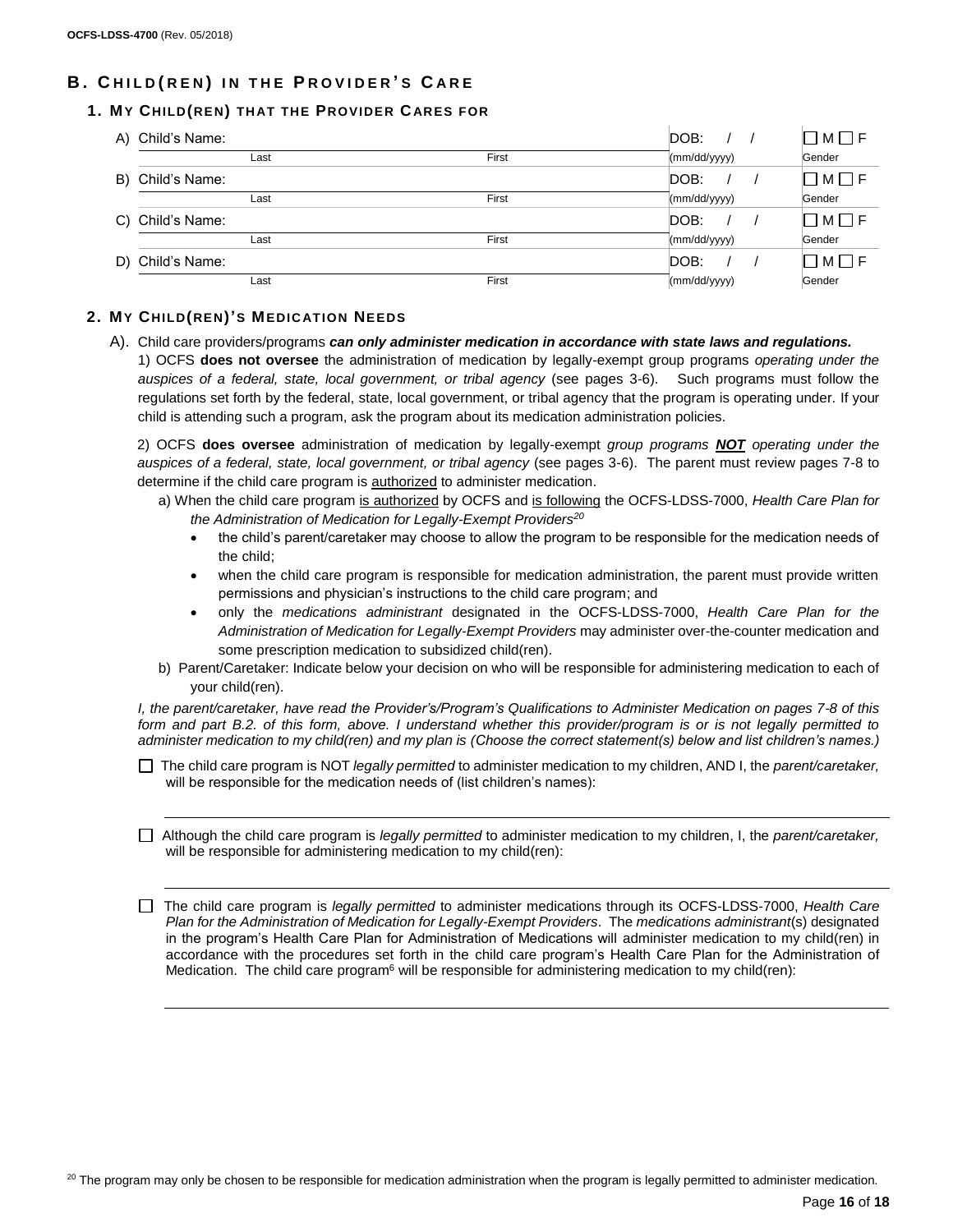# **3. MY CHILD(REN)'S MEALS AND SN ACKS**

For each of the parent's child(ren) in the provider's care, either the parent or the provider must provide meals and snacks. Who will provide meals and snacks for the parent's child(ren) while in care?

 $\Box$  The parent/caretaker will be responsible for the meals and snacks for the following child(ren):

 $\Box$  The provider/program will be responsible for the meals and snacks for the following child(ren):

# **C . R E L E V A N T H I S T O R Y O F T H E P R O V I D E R A N D P E O P L E A T T H E C H I L D C A R E L O C A T I O N**

I understand the child care provider must ask and is required to inform me whether the following people, who may be in contact with my child(ren), have been the subject of an indicated report of child abuse or maltreatment:

- The provider
- Volunteers with the potential for regular and substantial contact with child(ren) in care
- Employees

I have specifically asked the provider if the provider, volunteers with the potential for regular and substantial contact with child(ren) in care, and/or employees have been the subject of an indicated report of child abuse or maltreatment.

When an indication of child abuse or maltreatment exists, the provider has given me **written information** regarding such indication of child abuse or maltreatment, including **a description of the incident, the date of the indication, and any other relevant information.**

I understand I have the right to select another provider. I agree that I have carefully considered the information on child abuse and maltreatment indications that I have been given, and I am selecting this provider.



# **D.** PARENTAL ACKNOWLEDGEMENTS AND CERTIFICATIONS

#### **1. PARENT RESPONSIBILI TI ES TO MONITOR QU ALI TY OF CARE**

- I understand it is my responsibility to choose a provider that meets the needs of my child(ren). I certify that I have selected this provider/program to care for my child(ren).
- My child care provider/program must give me unlimited and on demand access including
	- o access to my child(ren),
	- $\circ$  the right to inspect, at any time during the hours of operation, all parts of the facility used for child care or which could present a hazard to the heath and/or safety of my child(ren),
	- o access to the provider/caregivers caring for my child(ren),
	- $\circ$  access to written records about my child(ren) except when otherwise restricted by law.
- I understand it is my responsibility to monitor the quality of care my child(ren) receives from the child care provider/program. I understand that these agreements apply for as long as this provider is caring for my child(ren).

#### **2. CH ANGES TO ENROLLMENT INFORM ATI ON**

- I will notify the enrollment agency immediately if
	- o my address or phone number changes, or
	- $\circ$  I have any concerns about the health and safety of my child(ren) in the provider's care.

### **3. ELIGIBILI TY AND PAYMENT ISSUES**

- I understand that this enrollment applies ONLY to the provider/program and the location of care listed on page one. If the provider/program OR the location of care changes, this enrollment ends, and I must submit a new enrollment form for the new provider/program or the new location.
- I will immediately notify the local social services district and my provider if the hours that I need child care or other circumstances related to my need or eligibility for child care change.
- I agree to pay my family share (fee), if any, as directed by the local social services district.
- I understand that the provider/program must be accepted for enrollment with the enrollment agency before any payment can be made.
- I understand a provider/program may not be eligible to provide child care if the provider, any volunteers with the potential for regular and substantial contact with my child(ren) in care, or any employee has been convicted of a crime.
- I understand a provider/program is not eligible to provide child care if the provider, any volunteers with the potential for regular and substantial contact with my child(ren) in care), or any employee has been convicted of a crime *against a child.*
- I understand that if the provider/program is denied enrollment or has his or her enrollment terminated, the provider/program will be considered ineligible to provide child care. The local social services district cannot pay the provider/program or issue payment for care given by a provider/program who cannot be enrolled or who is ineligible.
	- o If I choose to use an ineligible provider/program, I am responsible to pay for the child care myself.
	- o I understand I have the right to select another provider/program.